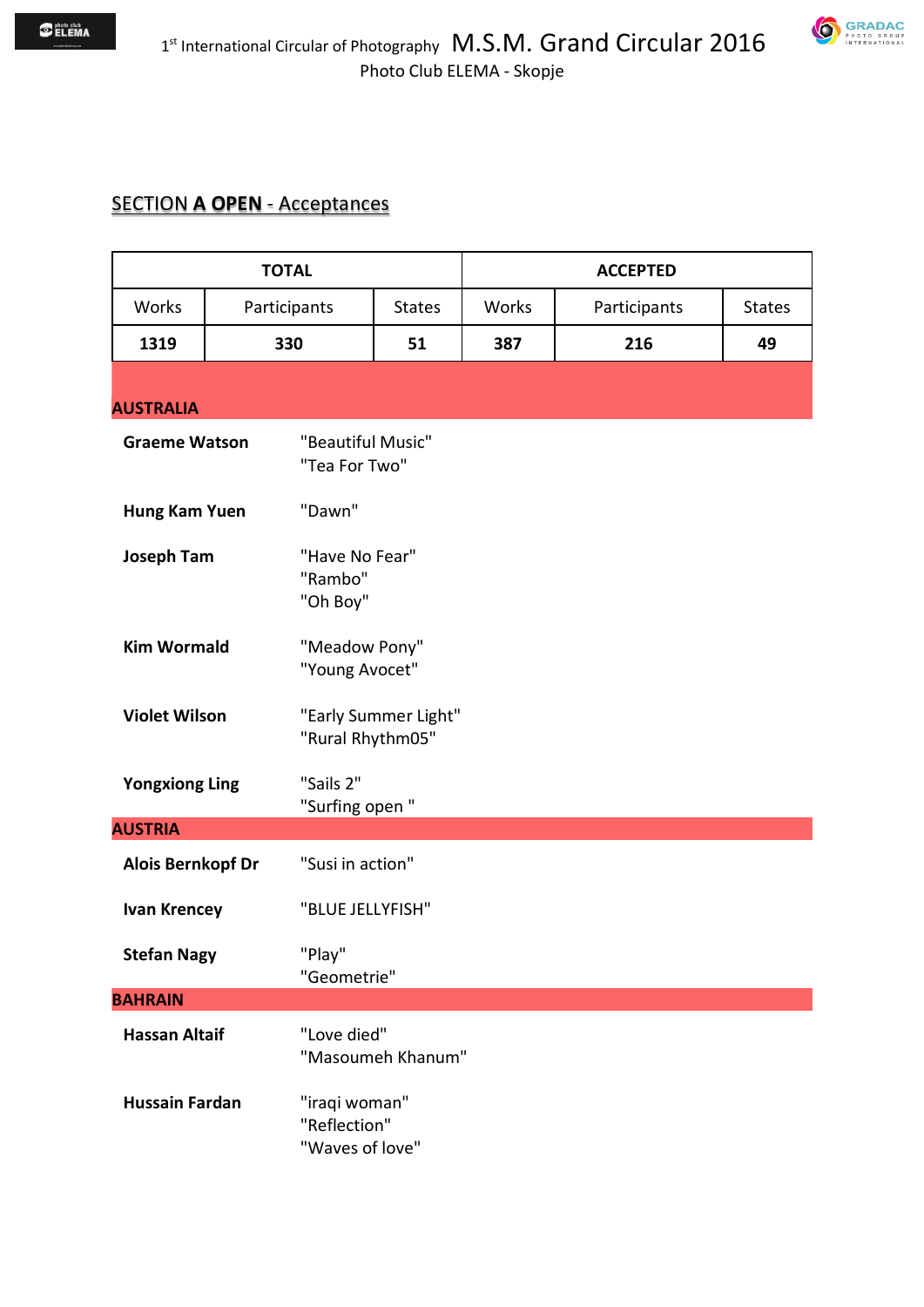

| <b>Khalid Ebrahim</b>                | "my grand mother day"<br>"My Dream"<br>"My Mother Desgin"            |
|--------------------------------------|----------------------------------------------------------------------|
| <b>Mamdooh Alsaleh</b>               | "Grandson"<br>"Sadhu Smile"<br>"Tom Sawyer"                          |
| <b>Muneer Al Najjar</b>              | "In Love with my Donkey"<br>"little lumberjack"<br>"Grandma Nursery" |
| <b>Thekrayat Radhi</b>               | "A look of Hope"<br>"In the Mirror"                                  |
| <b>BELGIUM</b>                       |                                                                      |
| <b>Carl Van</b><br>Wassenhoven       | "Ciprese"<br>"Sluchsee"                                              |
| <b>Eugene Ponsaerts</b>              | "ONIX"                                                               |
| Jacqueline<br><b>Meertens</b>        | "Paysage onduleux"                                                   |
| <b>Jean Marie</b><br><b>Marechal</b> | "Le couvreur"                                                        |
| <b>Jhony Vandebroeck</b>             | "Torenvalk met prooi"                                                |
| <b>Jozef Aerts</b>                   | "Under the arches"<br>"After the parade"                             |
| <b>Katia Stroobants</b>              | "Dancing Feet"<br>"Op een bankje"                                    |
| <b>BRAZIL</b>                        |                                                                      |
| <b>Paulo Guerra</b>                  | "Trilha"                                                             |
| <b>CANADA</b>                        |                                                                      |
| <b>Francis King</b>                  | "Fishing Village In Morning Light"                                   |
| <b>Kam Chiu Tam</b>                  | "Battling the wave"<br>"Falling headlong"                            |
| <b>Tin Sang Chan</b>                 | "Number-1"                                                           |
| <b>CHINA</b>                         |                                                                      |
| <b>Chunxin Ye</b>                    | "Reading"                                                            |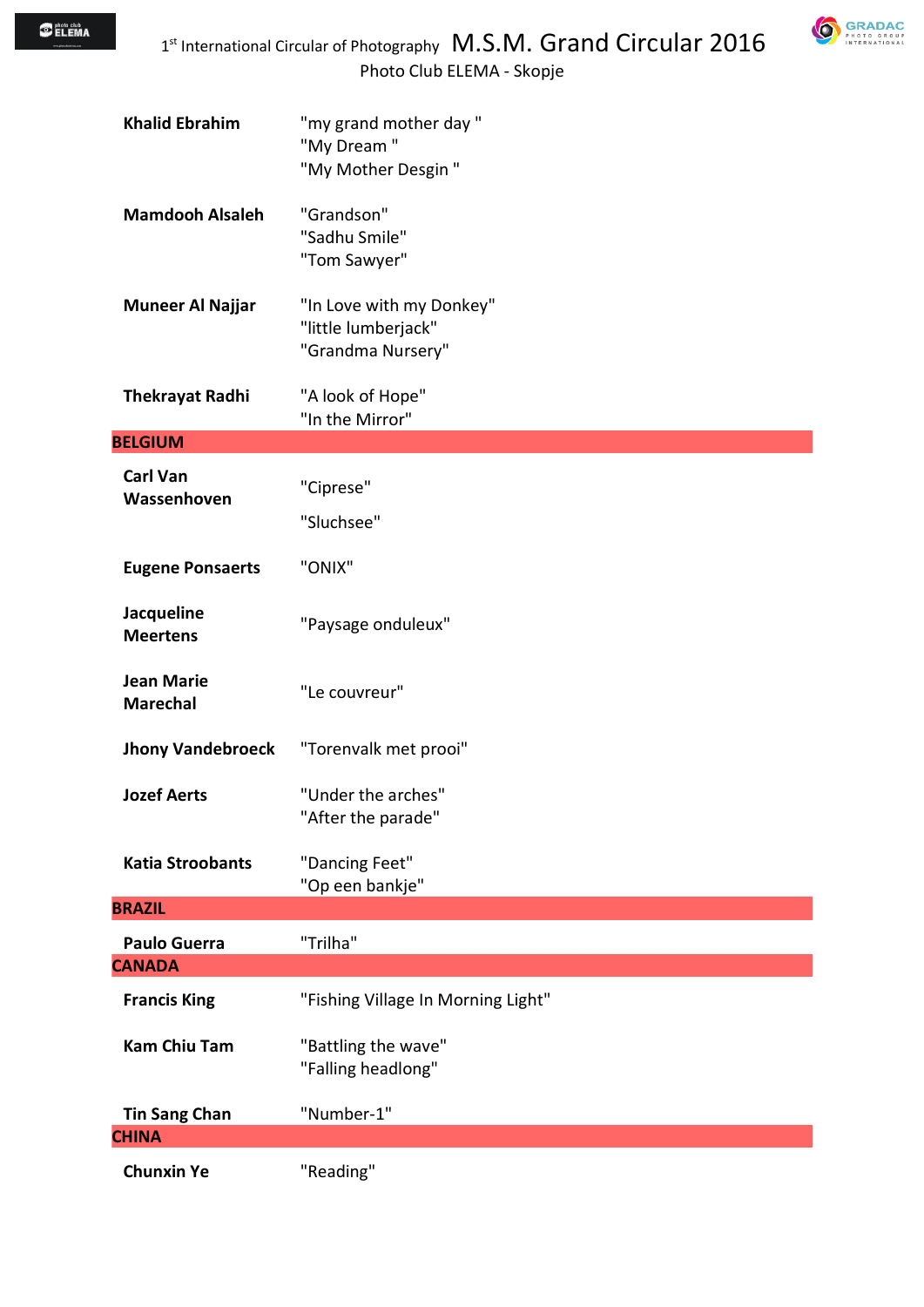

| <b>Chunyao Liang</b>  | "Weave"<br>"Burden"<br>"Imprint of Age"                                                   |
|-----------------------|-------------------------------------------------------------------------------------------|
| <b>Desheng Xu</b>     | "Hands"                                                                                   |
| Enkai Ma              | "The sunset fishing grounds"                                                              |
| <b>Fang Wu</b>        | "Childhood"                                                                               |
| <b>Fangru Wei</b>     | "cast a net"                                                                              |
| <b>Guixiang Huang</b> | "Shadow"                                                                                  |
| <b>Guohua Liu</b>     | "Harvest"                                                                                 |
| Hanju Zhu             | "The angels fly"                                                                          |
| Hong Li               | "Child on Daliang mountain 13"<br>"Countryside school"<br>"Mother and son"<br>"Yi woman8" |
| <b>Hongjie Jiang</b>  | "Pick Tea Leaves"<br>"Tea Market"<br>"Fisherwoman"                                        |
| Jianping Wu           | "Historic Building"                                                                       |
| <b>Jiangiang Chen</b> | "Walking in the Valley"                                                                   |
| Jianxun Wu            | "Girl"<br>"Sunset"                                                                        |
| Jinghui Chen          | "BEAUTIFUL PLAIN NO1"<br>"DUSK"<br>"WINTER SCENERY NO6"                                   |
| <b>Kuanglong Luo</b>  | "Walking Horses"                                                                          |
| <b>Lanfeng Chen</b>   | "Back home3"<br>"Shoals02"                                                                |
| <b>Liang Yin</b>      | "Purse Net"<br>"Exam-Oriented Education"                                                  |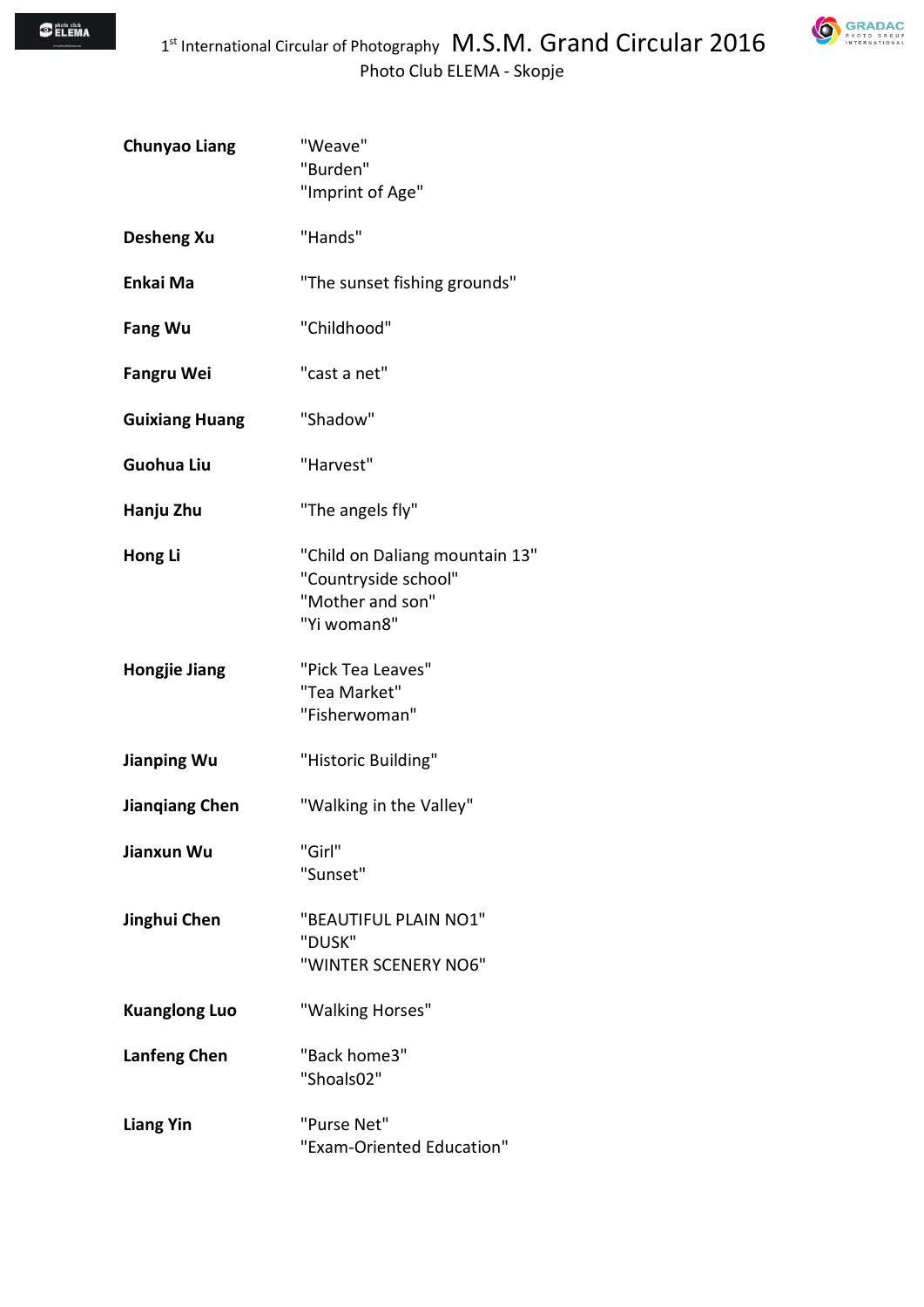**GRADAC** 

| <b>Min Huang</b>       | "Desert camel"                                                           |
|------------------------|--------------------------------------------------------------------------|
| Peng Li                | "Galloping 5"<br>"Highland Life"<br>"Highland Life2"<br>"Street life 10" |
| <b>Qiang Yu</b>        | "Dragon Lantern Dance"                                                   |
| <b>Shunan Tan</b>      | "Install"                                                                |
| <b>Shuying Li</b>      | "Childhood"<br>"Love"                                                    |
| <b>Wenguang Lu</b>     | "Sharing"<br>"Hip-Hop"                                                   |
| Xiaomei Xu             | "Terrace rhythm"                                                         |
| <b>Xiaoqing Chen</b>   | "Eye"<br>"Farewell"<br>"Kid"                                             |
| Xu Jian                | "Reading Maasai boys"                                                    |
| <b>Yiliang Yang</b>    | "Line"<br>"Hungry"<br>"Smoke"<br>"Mother and Son"                        |
| <b>Yong Yang</b>       | "Houses and Terraces"<br>"Afternoon"                                     |
| <b>Zhengjun Chen</b>   | "Catch"                                                                  |
| <b>Zhenning Hu</b>     | "Little Monks"                                                           |
| <b>Zhouxiong Huang</b> | "Field Walk"                                                             |
| <b>Zhuoyan Lin</b>     | "Shadow"                                                                 |
| <b>CYPRUS</b>          |                                                                          |
| <b>Agis Taramides</b>  | "Dimitrios"<br>"Euro III"<br>"Pillars"                                   |
| <b>Kenan Hurdeniz</b>  | "DETAILS OF WINTER 2"                                                    |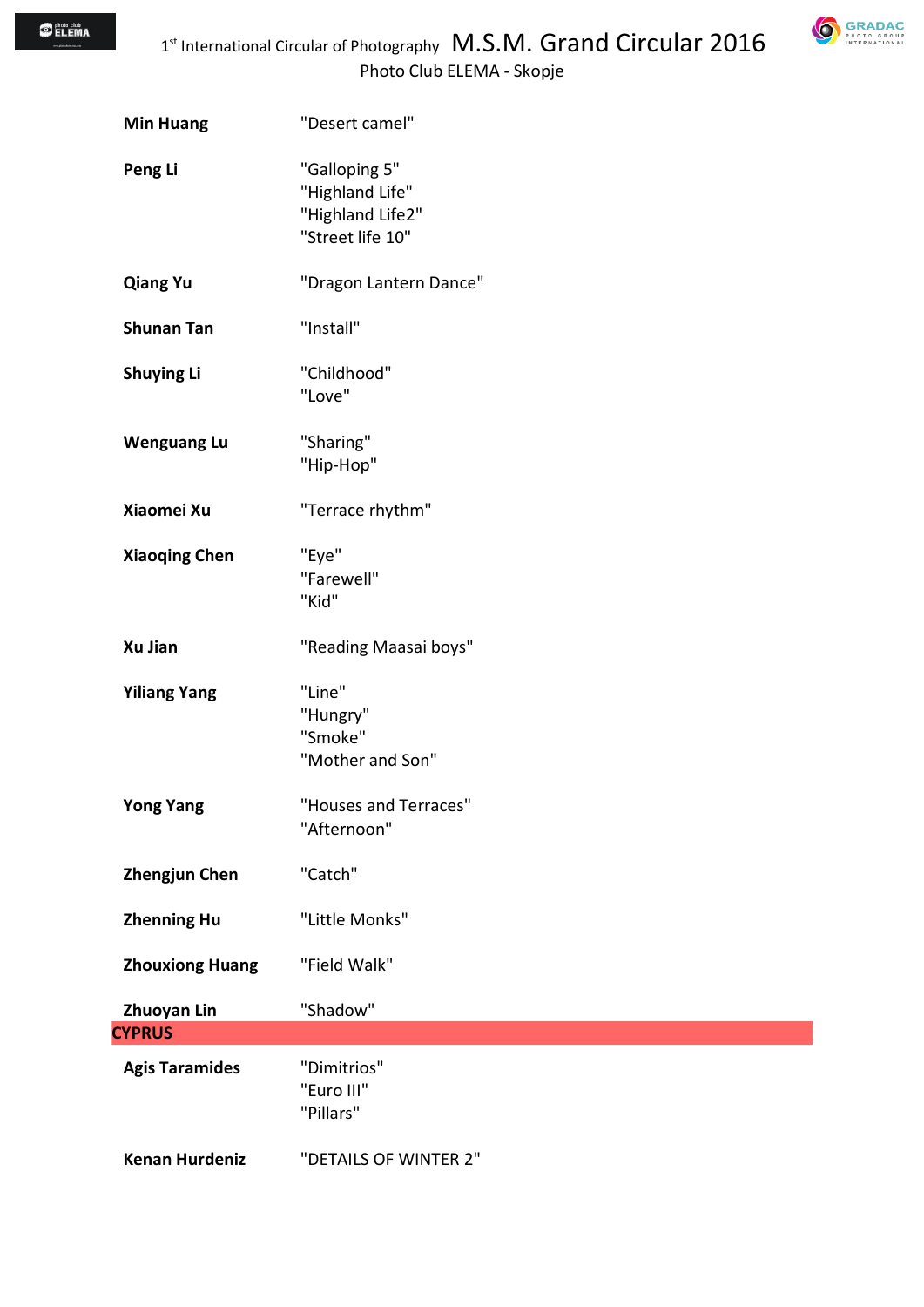

| <b>Mustafa</b><br>Muezzinoglu                | "Life Goes On 3"                                                                           |
|----------------------------------------------|--------------------------------------------------------------------------------------------|
|                                              | "To be or Not to be"                                                                       |
| <b>Romos Kotsonis</b>                        | "Caught on the rocks"                                                                      |
| <b>Tevfik Ileri</b>                          | "FACE TO FACE"                                                                             |
| <b>Tevfik Ulual</b><br><b>CZECH REPUBLIC</b> | "THE PHOTOGRAPHER"                                                                         |
| <b>Ivan Miksik</b>                           | "Helix"                                                                                    |
| <b>ENGLAND</b>                               |                                                                                            |
| <b>Margret Preece</b>                        | "Ballet at Tate Modern"<br>"Encounter"                                                     |
| <b>FINLAND</b>                               |                                                                                            |
| Seppo Rintala                                | "THREE TO THE WEST"<br>"FIVE SWANS"<br>"SEVEN TO THE WEST"                                 |
| <b>FRANCE</b>                                |                                                                                            |
| <b>Roger Jourdain</b>                        | "Faty"<br>"Free Wheels 2011 No01"                                                          |
| <b>GERMANY</b>                               |                                                                                            |
| <b>Bernhard Pfeiffr</b>                      | "Rape field"<br>"Before raining"<br>"Monument Valley 3"                                    |
|                                              |                                                                                            |
| <b>Birgit Pustelnik</b>                      | "Autumn Calls"<br>"Birches and Barn"                                                       |
| <b>Eva Maria Zernig</b>                      | "Arrival of the Birds"                                                                     |
| <b>Frank Hausdoerfer</b>                     | "Lights"                                                                                   |
| <b>Gunther Riehle</b>                        | "thre plus three 4"<br>"three plus seven 7"<br>"midnight antarctic sun 4"<br>"mini emps 5" |
| <b>Hans Ludwig</b><br>Quandt                 | "Bei Tagesanbruch"                                                                         |
| <b>Manfred Kluger</b>                        | "peacock dance-1"<br>"a noble pallor-1"                                                    |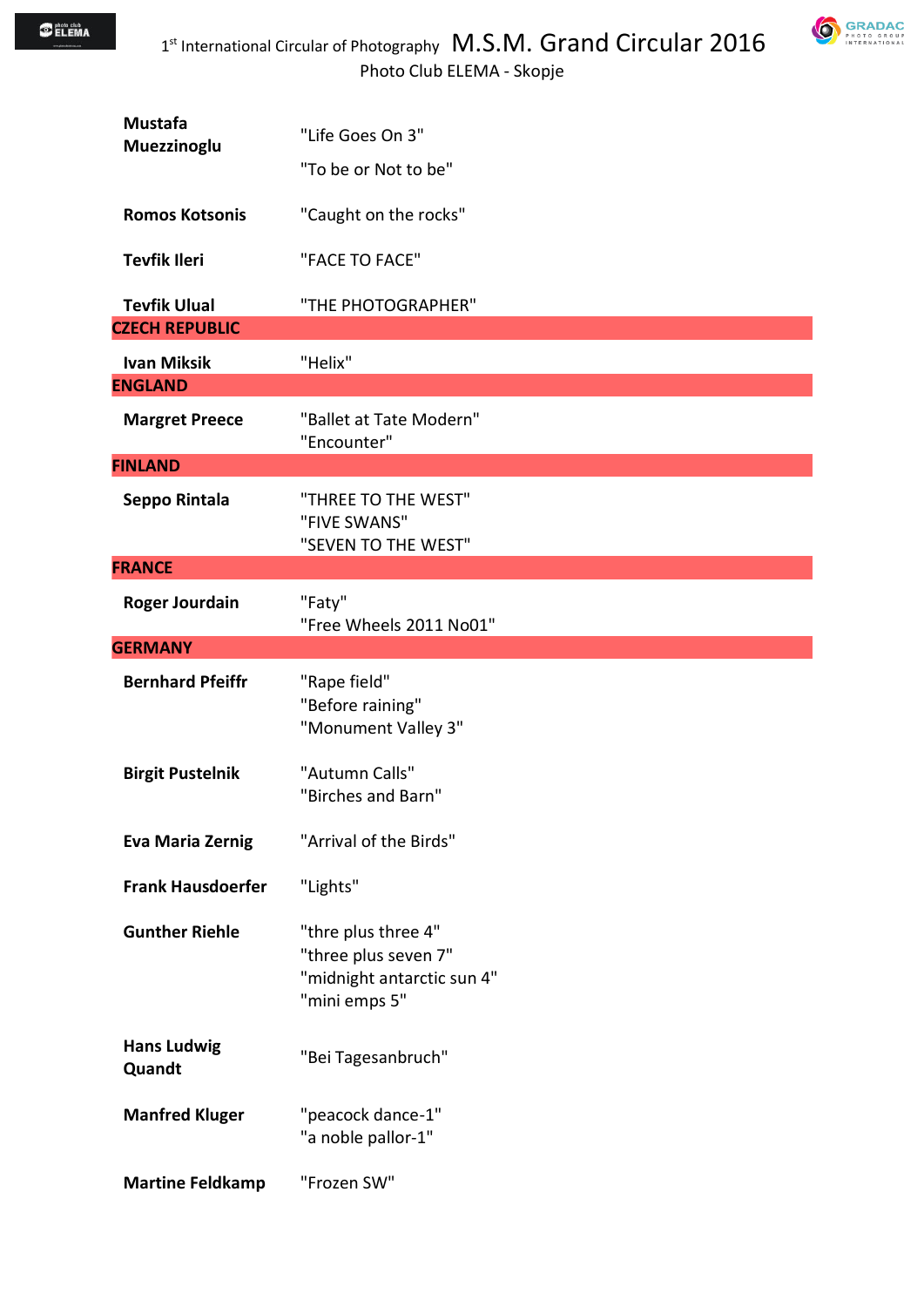

| <b>Stefan Sattler</b>       | "Norway Sea Fyr"                                                                     |
|-----------------------------|--------------------------------------------------------------------------------------|
| <b>Thomas Detzner</b>       | "Body Landscapes"<br>"Bad Moni 4"                                                    |
| <b>Ursula Bruder</b>        | "colours of nature 3"<br>"chinese handicraft 2"                                      |
| <b>Volker Meinberg</b>      | "Helgoland Northern Gannets 19"                                                      |
| <b>Wolfgang</b><br>Schweden | "Ballet Vision Two BW"<br>"Bianca Ballerina 1 C"                                     |
| <b>GREECE</b>               |                                                                                      |
| <b>Giorgos Tsigkas</b>      | "shadows in captivity"                                                               |
| <b>Kostas Chalkiadakis</b>  | "Dancing Droplets"<br>"Mexican hat"<br>"Splash Dance Nr2"<br>"Umbrella Splash"       |
| <b>HONG KONG</b>            |                                                                                      |
| Chau Kei Checky<br>Lam      | "Foraging"<br>"Owl Feeding"<br>"Raining Honey Buzzard"<br>"Eagles Survival Fighting" |
| <b>Chun Yip Chau</b>        | "On the Coast"<br>"In the Fishing Pond"<br>"Window Cleaning"                         |
| <b>Hoi Yan Fong</b>         | "All over the sky"<br>"Showing off"<br>"Lets dance"<br>"Young couple"                |
| <b>Kam Siu Ling</b>         | "Salt Field"                                                                         |
| <b>Kam Yuk Anita Yick</b>   | "Walking on sand 001"                                                                |
| <b>Koon Nam Cheung</b>      | "Eagle Fight 05"<br>"We are in Love"<br>"Green Woodpecker 01"                        |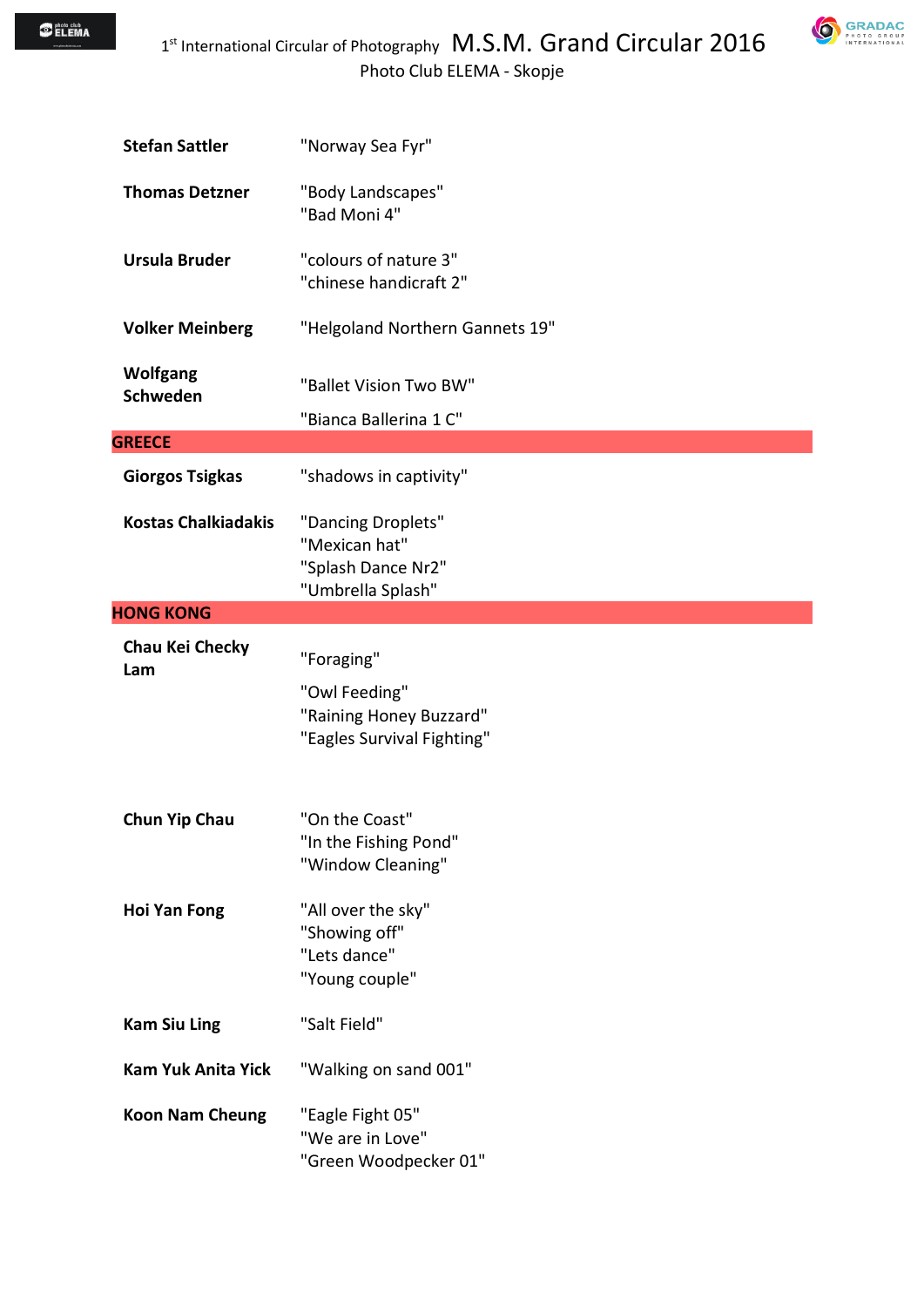**GRADAC** 

| <b>Kwok Kei Daniel</b><br><b>Tse</b> | "Baby running 001"                                  |
|--------------------------------------|-----------------------------------------------------|
|                                      | "Throwing net 026"                                  |
| <b>Man Yu Alex Fung</b>              | "Lady in red"<br>"Light falling"<br>"Migration"     |
| <b>Th David Leung</b>                | "THREE FISHMEN"                                     |
| <b>Wolfgang Lin</b>                  | "Moving Up Moving Down"                             |
| <b>INDIA</b>                         |                                                     |
| Dipankar Dasgupta                    | "Good Morning"                                      |
| <b>Dnyaneshwar</b><br>Vaidya         | "BUSY DO NOT DISTURB"                               |
| <b>Henry Nongrum</b>                 | "Jump"                                              |
| <b>Pradyut Kumar Das</b>             | "JOYS OF MOTHERHOOD"                                |
| <b>Sanjoy Sengupta</b>               | "poulomi1"                                          |
| Sathyanarayana CR                    | "BACK HOME"<br>"WINNOWING PAIR"                     |
| <b>Sounak Banerjee</b>               | "In the Trail of Desert Stars"<br>"Streets of blue" |
| <b>INDONESIA</b>                     |                                                     |
| The Eng Loe<br><b>Djatinegoro</b>    | "BUSY MARKET"                                       |
| <b>IRAQ</b>                          |                                                     |
| <b>Kadhum Yasser</b>                 | "takleef"<br>"memorise"                             |
| <b>IRELAND</b>                       |                                                     |
| <b>Deirdre Murphy</b>                | "The Hat"                                           |
| Des Daly                             | "Dark Hedges"<br>"Pans Rock"<br>"White Park"        |
| <b>Joe Doyle</b>                     | "Fredau By The Window"                              |
| <b>Tony Murray</b>                   | "Fredau - that look"                                |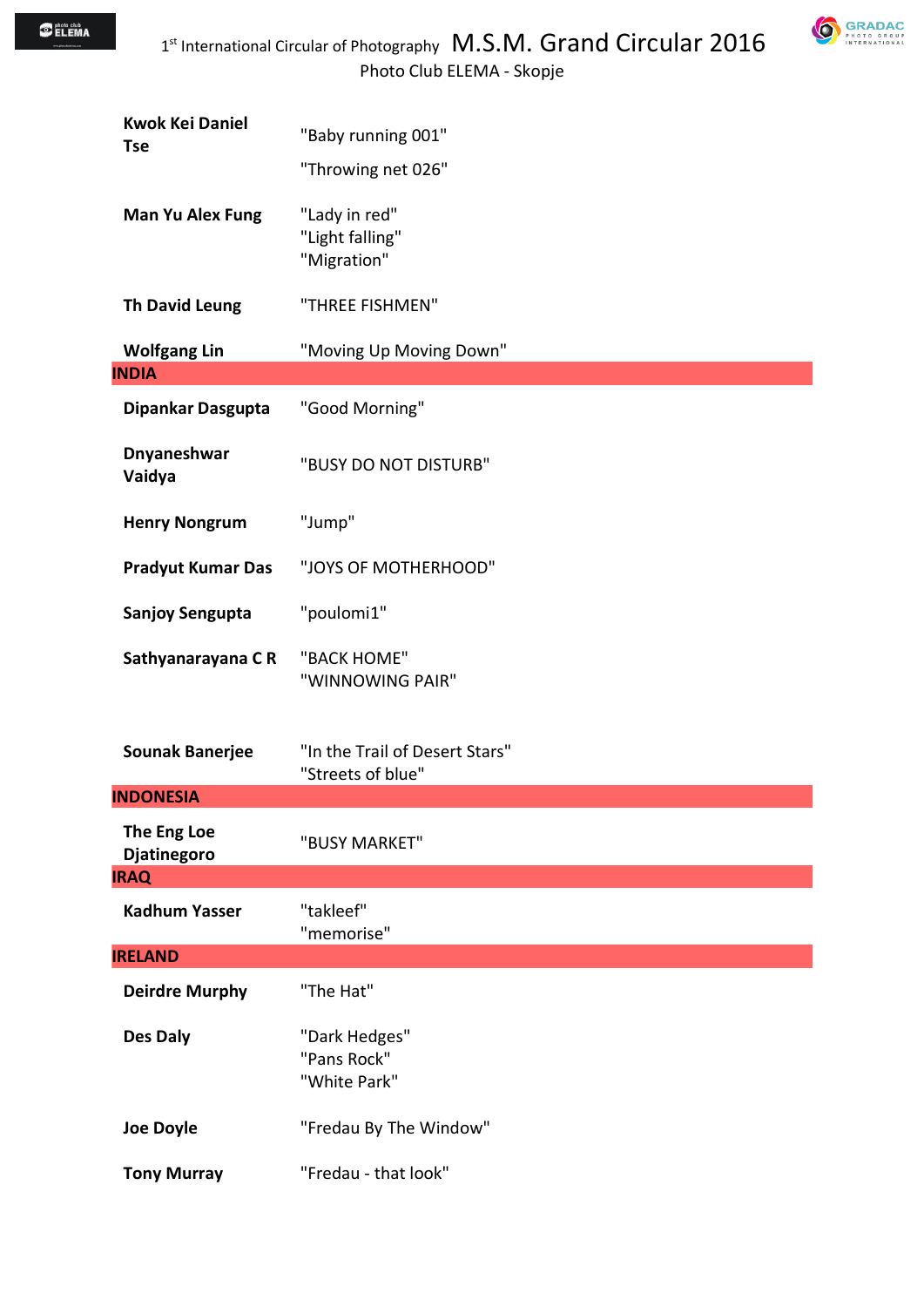| <b>ISRAEL</b>                 |                                                                       |
|-------------------------------|-----------------------------------------------------------------------|
| <b>Arik Kaneh</b>             | "New Era in Human History"                                            |
| <b>Leonid Goldin</b>          | "Autumn behind a window"<br>"Junk Shop"                               |
| <b>ITALY</b>                  |                                                                       |
| <b>Claudio Serboli</b>        | "To the Market"                                                       |
| <b>Francesca Salice</b>       | "BURMESE FISHERMAN"<br>"INDIAN GIRL"                                  |
| <b>Francesco Tarantini</b>    | "prudent steps 8"                                                     |
| Pierluigi Rizzato             | "Blue eyes"<br>"Drying fishes"<br>"Four wildebeests"                  |
| <b>Simone Boddi</b>           | "temple of kandy"<br>"pienza 27"                                      |
| <b>KUWAIT</b>                 |                                                                       |
| <b>Yousef Almuhanna</b>       | "poor"                                                                |
| <b>LATVIA</b>                 |                                                                       |
| <b>Andrey Vahrushew</b>       | "POTATO"<br>"AMERICA"                                                 |
| <b>Andris Apsenieks</b>       | "Enigmatic soul"<br>"Like a prayer"                                   |
| <b>Viesturs Links</b>         | "MY LITTLE SUNSHINE"<br>"MOST LOWEST NOTE"<br>"REPROACH"              |
| <b>MACEDONIA</b>              |                                                                       |
| Dejan Kraljevski              | "Face Off"                                                            |
| <b>Filip Ilievski</b>         | "Here I Come"<br>"Table"                                              |
| <b>Gligor Maksimovski</b>     | "Kos"                                                                 |
| <b>Vladimir</b><br>Jovanovski | "The death of granfather Djuro 01 2016"<br>"Sad Mira"<br>"Last drive" |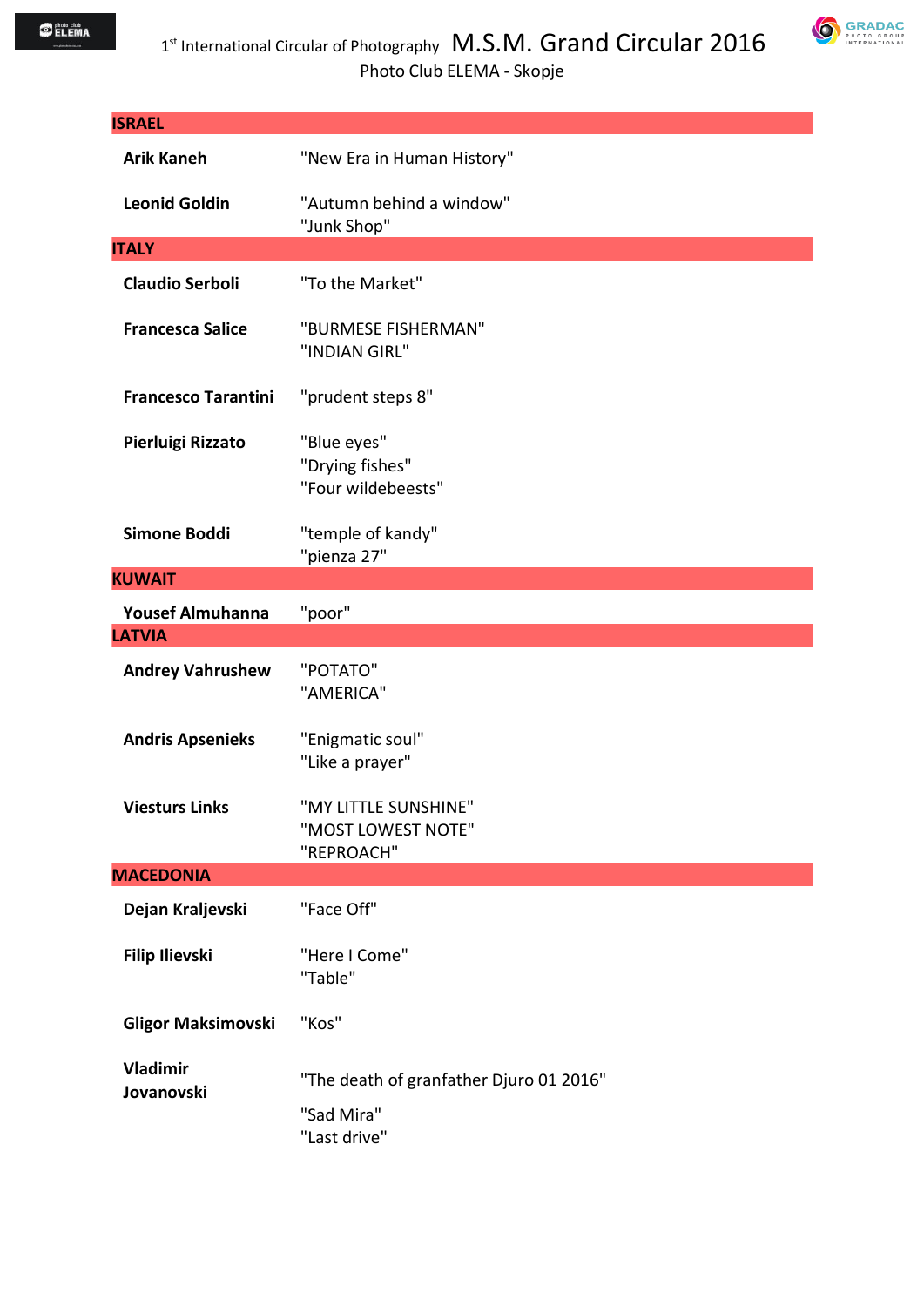| <b>MALAYSIA</b>                     |                                                                 |
|-------------------------------------|-----------------------------------------------------------------|
| <b>Danny Yen Sin</b><br><b>Wong</b> | "Tibetan Boy"<br>"Blessing"<br>"Jump Over"<br>"Little Lama"     |
| <b>Min Tan</b>                      | "SALT MAKING WORKER"<br>"BOMI RAPIDS"                           |
| <b>NETHERLANDS</b>                  |                                                                 |
| <b>Daniel Lybaert</b>               | "Groep kuifmakaken 2"<br>"Stiekem"<br>"Verdriet in Doel in ZwW" |
| <b>NORWAY</b>                       |                                                                 |
| <b>Atle Sveen</b>                   | "Ivory Flame in ivy"<br>"Raphaella III"                         |
| Geir Ivar Horgmo                    | "Guttane"<br>"Plane Spotting for Dummies"                       |
| <b>Stein Jarle Vadet</b>            | "Hemsedal"<br>"Tuba player"                                     |
|                                     |                                                                 |
| <b>OMAN</b>                         |                                                                 |
| Habib Alzadjali                     | "Hands N Faces"<br>"Young Man"                                  |
| <b>Hamad Saud</b><br>Albusaidi      | "ABY CARRY"<br>"ABY ON BAR"<br>"ABY TWINS"                      |
| <b>Hamed</b><br>Alghanboosi         | "Chef-6"<br>"Vietnam Woman-2"<br>"Woman in the field-1"         |
| <b>Ismael Alsanidi</b>              | "Lulu 1"<br>"The desert boy1"<br>"The desert boy2"              |
| <b>Nidhal Alsalmi</b>               | "Fear"<br>"Sadness"                                             |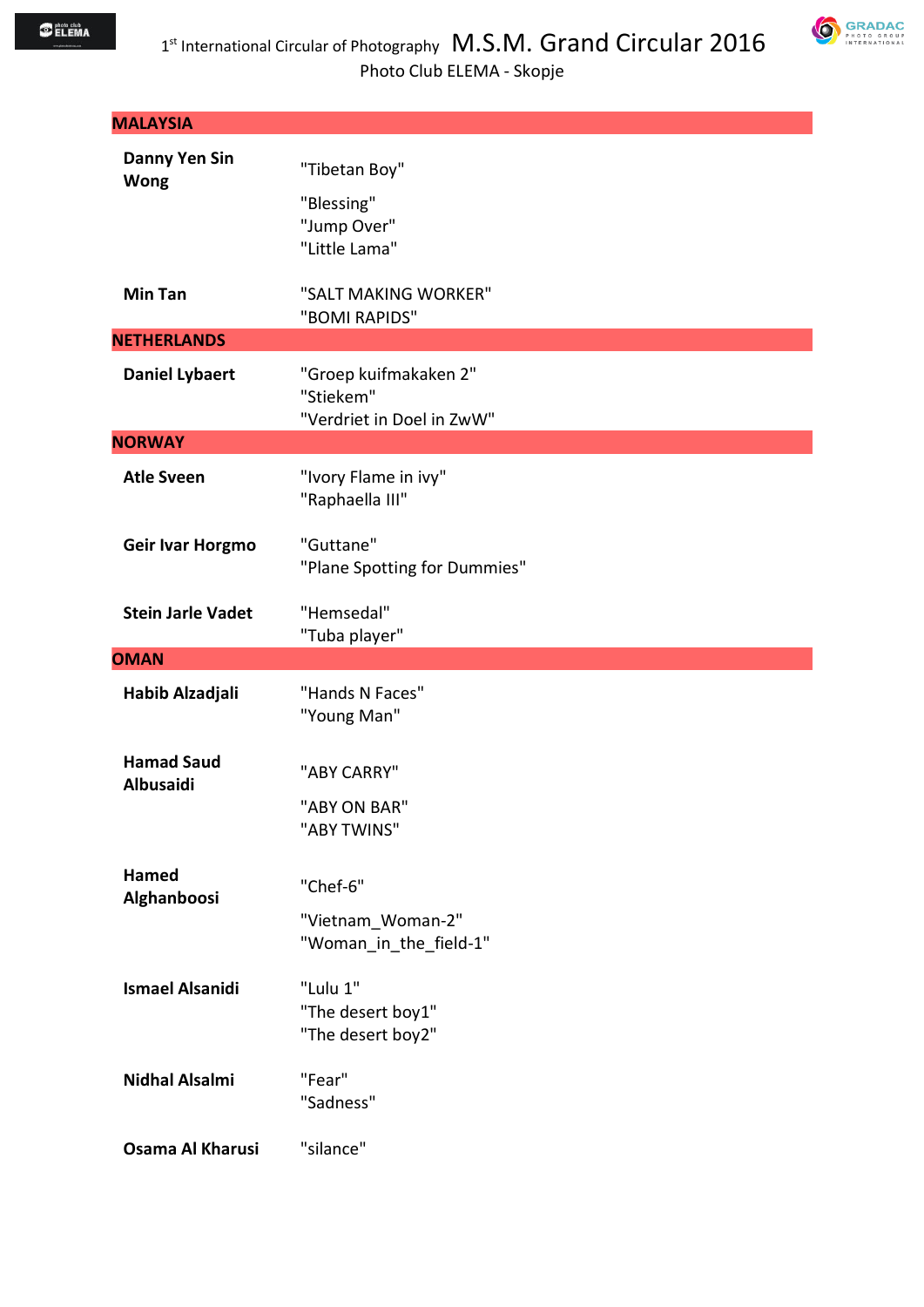

| Yasser Al Abdullah                          | "The Guard"                                                                         |
|---------------------------------------------|-------------------------------------------------------------------------------------|
| Zahir Alsiyabi                              | "work time"<br>"bus window"<br>"green eyes"<br>"support"                            |
| Zahra Almahdi                               | "sad girl"                                                                          |
| <b>POLAND</b>                               |                                                                                     |
| <b>Tomasz Okoniewski</b><br><b>PORTUGAL</b> | "moment of breath"                                                                  |
| Joao Taborda                                | "Friends Will Be Friends"<br>"Meditation and Reading II"<br>"The Portuguese Lovers" |
| <b>QATAR</b>                                |                                                                                     |
| <b>Abdulla Al</b><br><b>Mushaifri</b>       | "Take Me Home Bw"<br>"Baher Khan"                                                   |
| <b>ROMANIA</b>                              |                                                                                     |
| <b>Istvan Magdo</b>                         | "Going home"<br>"Jigsaw"<br>"Still water"                                           |
| Lajos Nagy                                  | "Hayricks winter"<br>"Light in the forest"                                          |
| <b>Valentina Stan</b>                       | "Two Umbrellas"<br>"Venice"                                                         |
| <b>RUSSIA</b>                               |                                                                                     |
| <b>Dmitry Arkhipov</b>                      | "Forms"                                                                             |
| Olga Shiropaeva                             | "Confetti"                                                                          |
| <b>Sergey Agapov</b>                        | "Kirkjufellsfoss"<br>"Girl from Karo tribe"                                         |
| <b>Sergey Anisimov</b>                      | "Baikal-Olkhon 4"<br>"Catch reindeer 7"<br>"stubborn reindeer"                      |
| <b>Sergey Pesterev</b>                      | "Niagara Falls"<br>"Sunset"                                                         |
| <b>Stanislav Sitnikov</b>                   | "Another Prague"<br>"Structure"                                                     |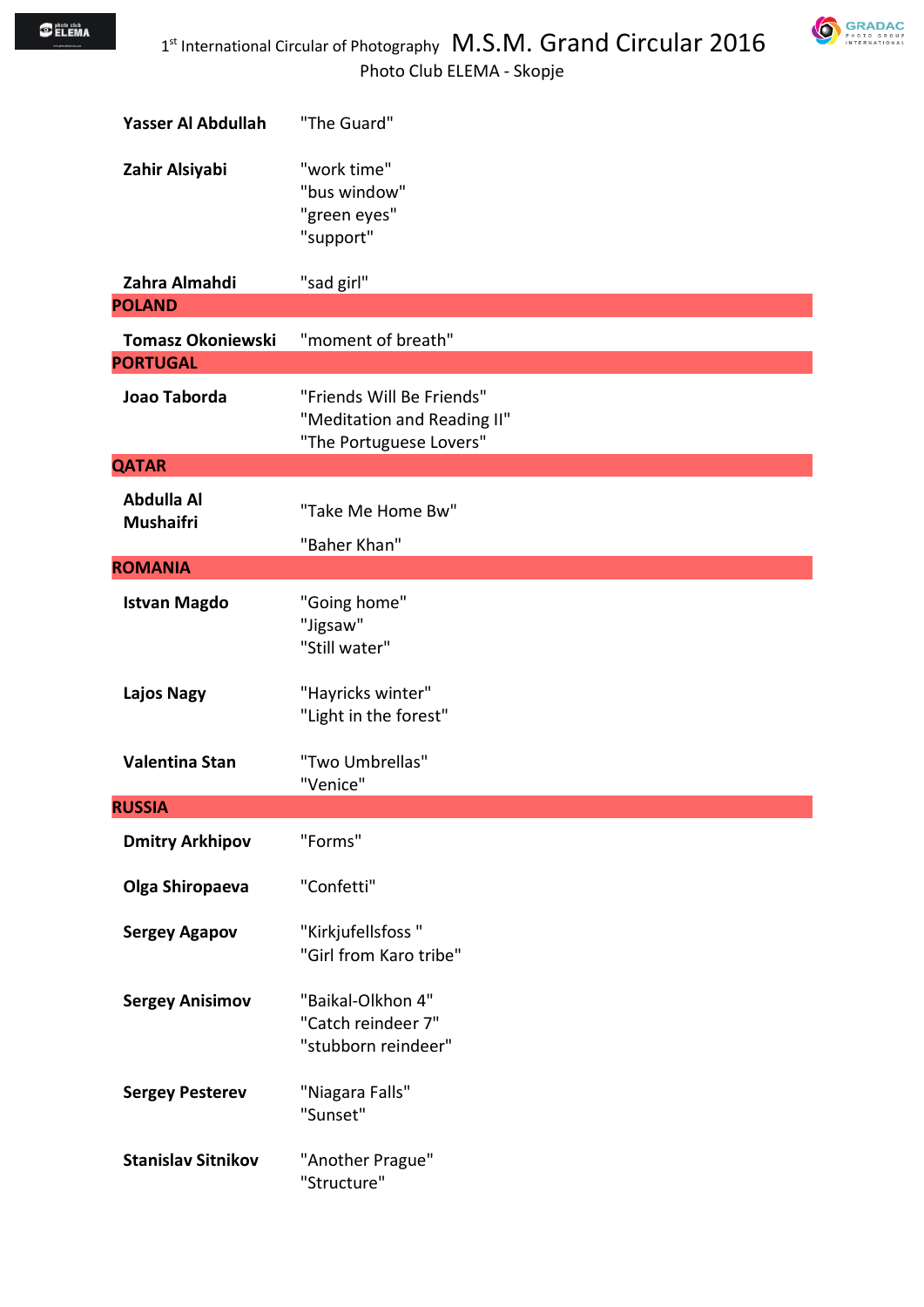

| <b>Yury Pustovoy</b>                  | "All seeing Eye"<br>"Fjords of Norway"<br>"Golden Autumn in Patagonia"<br>"Sunset in Sahara" |
|---------------------------------------|----------------------------------------------------------------------------------------------|
| <b>SAUDI ARABIA</b>                   |                                                                                              |
| Abdulaziz Albagshi                    | "baldness"<br>"children cry"<br>"Racing camels"<br>"Tomatoes carrier"                        |
| Jafar Almokharrag                     | "Alone Girl"<br>"Coffee Grinder"                                                             |
| Zakaria Al Hammad                     | "Bitter Days"                                                                                |
| <b>SCOTLAND</b>                       |                                                                                              |
| <b>Cameron Scott</b>                  | "Gull Feeding Frenzy"                                                                        |
| <b>Terry Railley</b>                  | "Expectation"<br>"Lips"                                                                      |
| <b>SERBIA</b>                         |                                                                                              |
| Aleksandar<br><b>Durekovic</b>        | "Closure"                                                                                    |
| <b>Boris Nikolasevic</b>              | "Skin-boris nikolasevic"                                                                     |
| <b>Borislav</b><br><b>Milovanovic</b> | "Greeting"                                                                                   |
| <b>Damir Buzurovic</b>                | "To the dark light"<br>"Unknown girl"                                                        |
| <b>Zoran Milutinovic</b>              | "Zlatibor 43"                                                                                |
| <b>SINGAPORE</b>                      |                                                                                              |
| <b>Giap Chiu Teo</b>                  | "Two Camille Wonge Teo Su Su "                                                               |
| <b>Vincent Liew</b>                   | "In deep thoughts"                                                                           |
| Zee Kek Heng                          | "Porter M"                                                                                   |
| <b>SLOVENIA</b>                       |                                                                                              |
| <b>Aleksander Cufar</b>               | "W-700"<br>"TS-6010"                                                                         |
| <b>Daniel Mauko</b>                   | "Fall"<br>"Vineyard lines"                                                                   |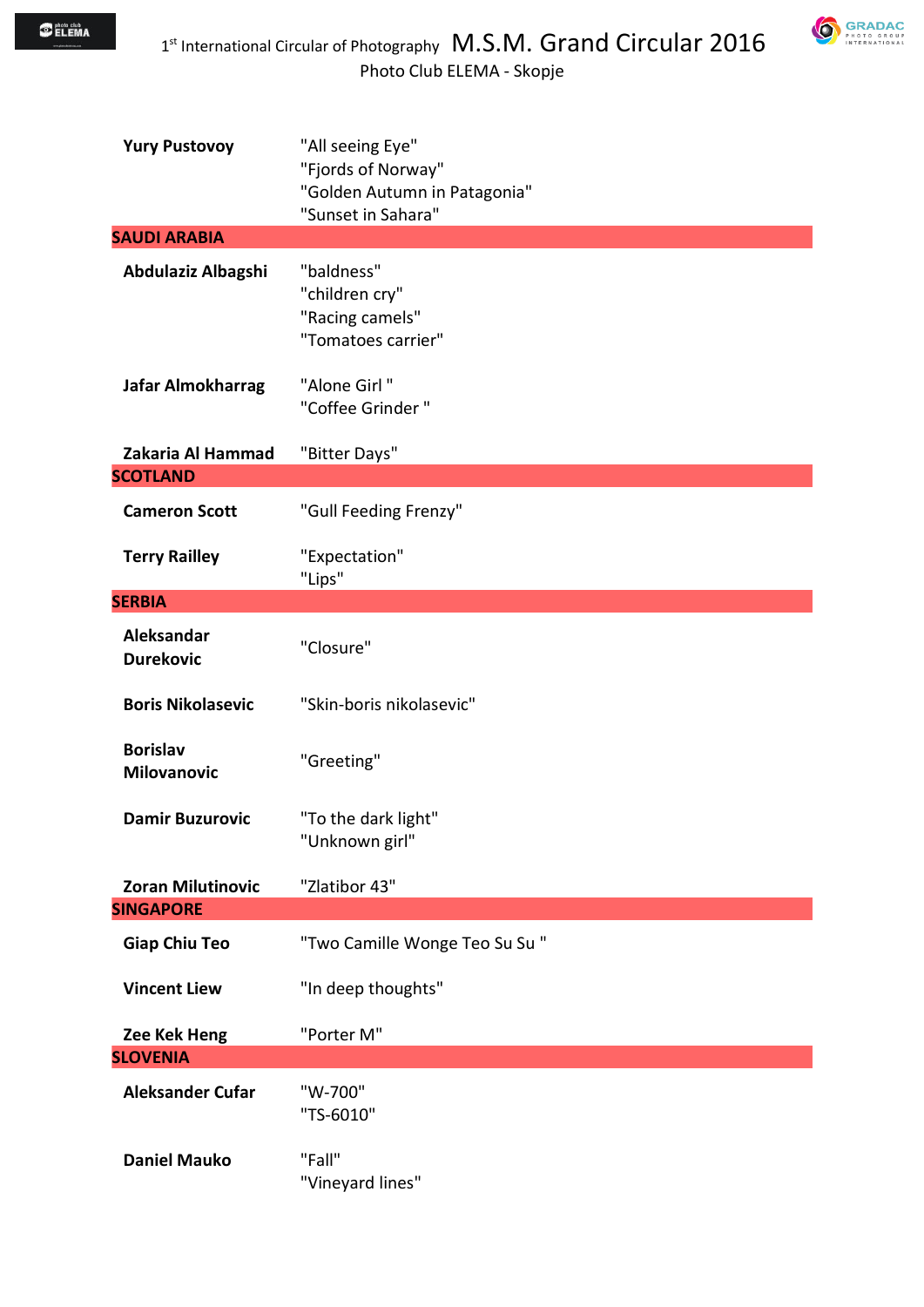

|                                           | Photo Club ELEMA - Skopje                                            |
|-------------------------------------------|----------------------------------------------------------------------|
| <b>SOUTH AFRICA</b>                       |                                                                      |
| <b>Charlaine Gerber</b>                   | "Forsaken"<br>"Ill stay till its time for me to go"<br>"In the Mist" |
| <b>SPAIN</b>                              |                                                                      |
| <b>Luis Martinez</b><br>Aniesa            | "Surfer Color"<br>"Fenetre"                                          |
| <b>Nestor Rodriguez</b><br><b>Antolin</b> | "Barrika"<br>"Amanecer"<br>"San Glorio"                              |
| <b>Oskar Gaskon</b><br><b>Maranon</b>     | "Amanece en el lago"<br>"En el museo"<br>"Ullibarri"                 |
| <b>Sergio Gonzalez</b><br><b>Sierra</b>   | "Blue Palace"                                                        |
| <b>SWEDEN</b>                             |                                                                      |
| <b>Goran Zebuhr</b>                       | "I am shadowed"                                                      |
| <b>Istvan Csomortani</b>                  | "Alone"<br>"Smile"<br>"Winter Work"                                  |
| <b>SWITZERLAND</b>                        |                                                                      |
| <b>Urs Albrecht</b>                       | "Brave new world1"                                                   |
| <b>Urs Jenzer</b>                         | "Marokko Maenner"<br>"Arktis 3 Eisberge"                             |
| <b>TAIWAN</b>                             |                                                                      |
| <b>Chen You Li</b>                        | "Ant 15"<br>"Couple 94"<br>"Eyes 8"                                  |
| <b>Hsiu Chin Lee</b>                      | "Concentric cooperation"<br>"Fried Tiger gun"                        |
| <b>TURKEY</b>                             |                                                                      |
| Asli Atalay Yildirim                      | "asli42"                                                             |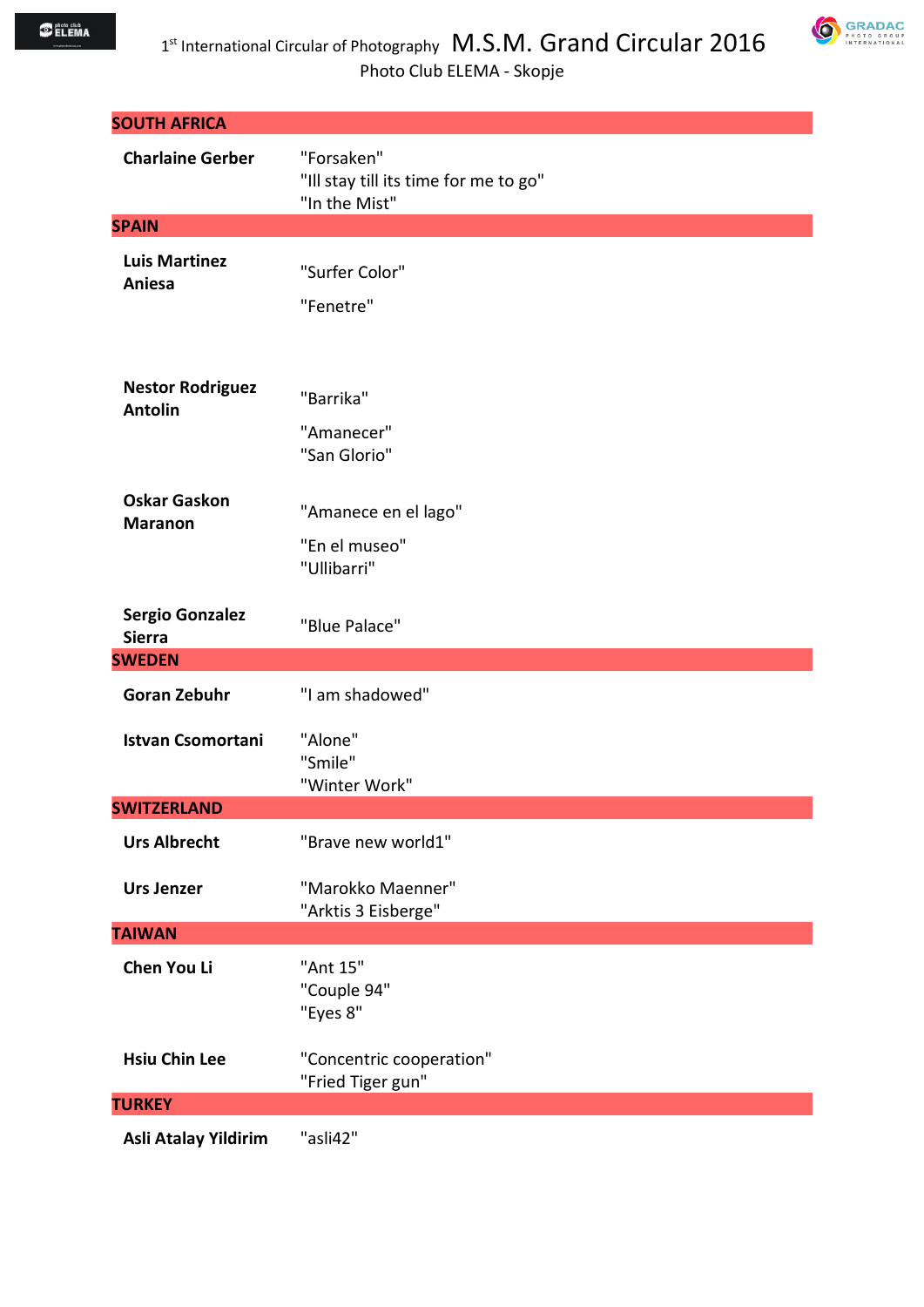**GRADAC** 

| <b>Aysim Altay</b>                     | "aysim1"<br>"aysim3"<br>"aysim6"                    |
|----------------------------------------|-----------------------------------------------------|
| <b>Can Emre</b>                        | "emre16"                                            |
| <b>Cetin Alkilic</b>                   | "Always female"<br>"Leather dresser"<br>"Ski"       |
| <b>Ercan Sen</b>                       | "ercan17"                                           |
| <b>Esra Ozturk</b>                     | "esra55"                                            |
| <b>Figen Tuncer</b>                    | "figen11"                                           |
| <b>Filiz Dibi</b>                      | "filiz31"<br>"filiz32"                              |
| <b>Hakan Gunes</b>                     | "flamingos in the shadows"<br>"blue and white"      |
| <b>Ismail Ellez</b>                    | "ismail9"<br>"ismail22"<br>"ismail47"<br>"ismail31" |
| <b>Mehmet Cevik</b>                    | "fishing in the icy lake"                           |
| <b>Mehmet Yasar</b><br>Koseli          | "my window"<br>"potter"                             |
| <b>Meltem Inanc</b>                    | "meltem31"                                          |
| <b>Mine Alpar</b>                      | "mine23"                                            |
| <b>Murat Eksioglu</b>                  | "murat72"                                           |
| Nazan Okay                             | "nazan67"<br>"nazan69"                              |
| <b>Nilufer Kuzu</b><br><b>Uluevren</b> | "nilufer28"                                         |
| <b>Nuray Erturk</b>                    | "nuray1"<br>"nuray15"                               |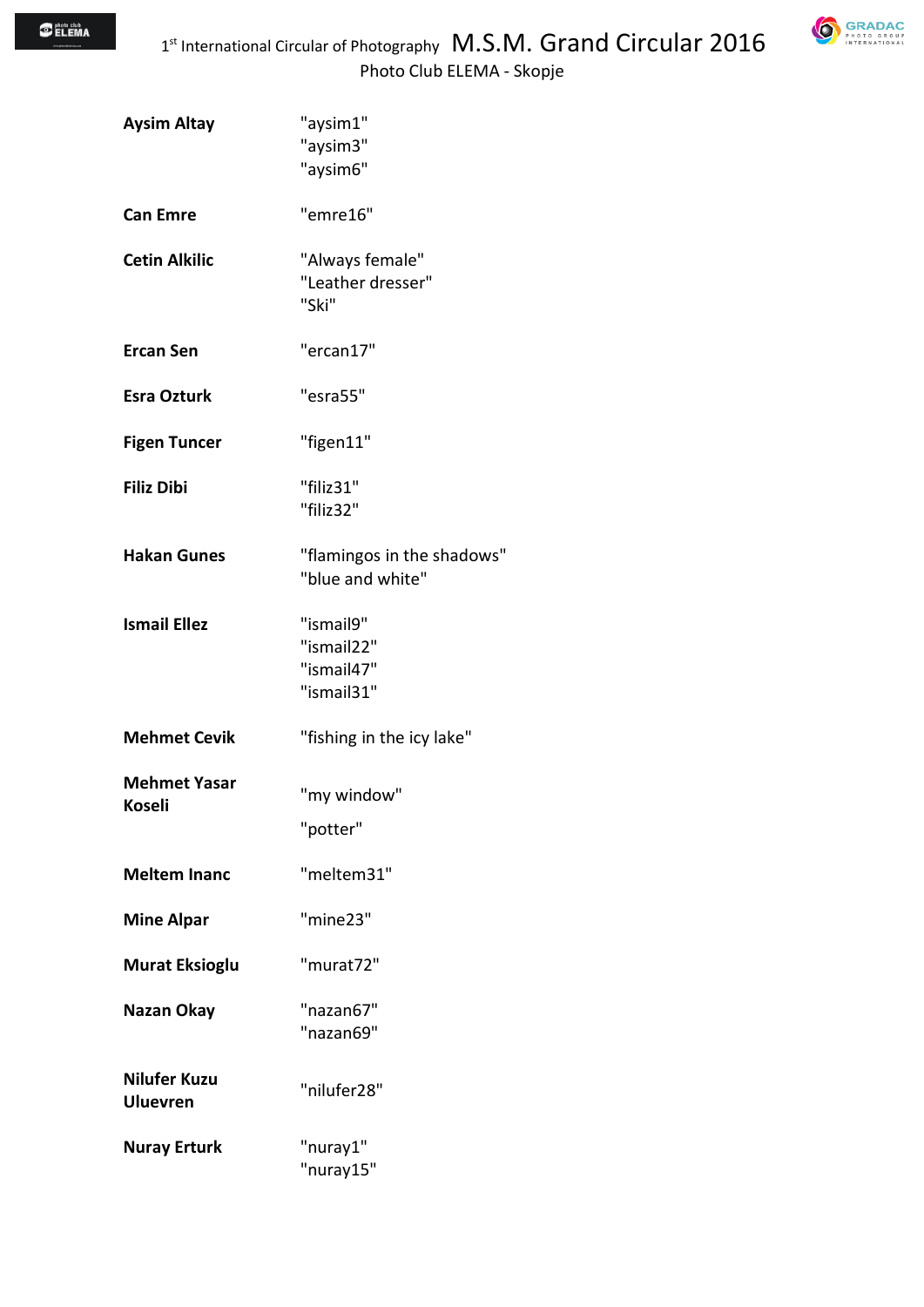$\bigcirc$  photo club<br> $\bigcirc$  ELEMA



| <b>Semsi Spencer</b>        | "semsi55"                                                                  |
|-----------------------------|----------------------------------------------------------------------------|
| Zeliha Ozcan                | "zeliha31"                                                                 |
| Zeynep Banu Ergin           | "zbanu26"<br>"zbanu32"                                                     |
| <b>UK</b>                   |                                                                            |
| <b>John Larry</b>           | "Lonely Desert"<br>"Storm at St Aldhelms Chapel"<br>"Walking in the Light" |
| <b>Paul Keene</b>           | "Pigs might fly"<br>"Rose"                                                 |
| <b>Sarah Middleton</b>      | "In The Mist"                                                              |
| <b>Tim Munsey</b>           | "Lucifer"<br>"Greyhound Racing"                                            |
| <b>Will Stead</b>           | "Salens Scallop Pier"                                                      |
| <b>UNITED ARAB EMIRATES</b> |                                                                            |
| <b>Adnan Ibrahim</b>        | "SADHO"                                                                    |
| Muna Al Zaabi               | "around the mosque"                                                        |
| <b>USA</b>                  |                                                                            |
| <b>Dan Sniffin</b>          | "Fumerole Fisherman 4555 bw"                                               |
|                             |                                                                            |
| <b>Frederick Emch</b>       | "Design in Ice"<br>"Insect on Flower Bud"                                  |
| <b>Godfrey Wong</b>         | "Blue Angels 13"                                                           |
| <b>Huzhong Cai</b>          | "Light house and milk way"                                                 |
| <b>Jingru Luo</b>           | "Church On The Lake"                                                       |
| <b>Larry Mars</b>           | "Shiprock"                                                                 |
| Lingyun Mao                 | "Farm"                                                                     |
| <b>Shu Cheuk</b>            | "Ceiling Lights"                                                           |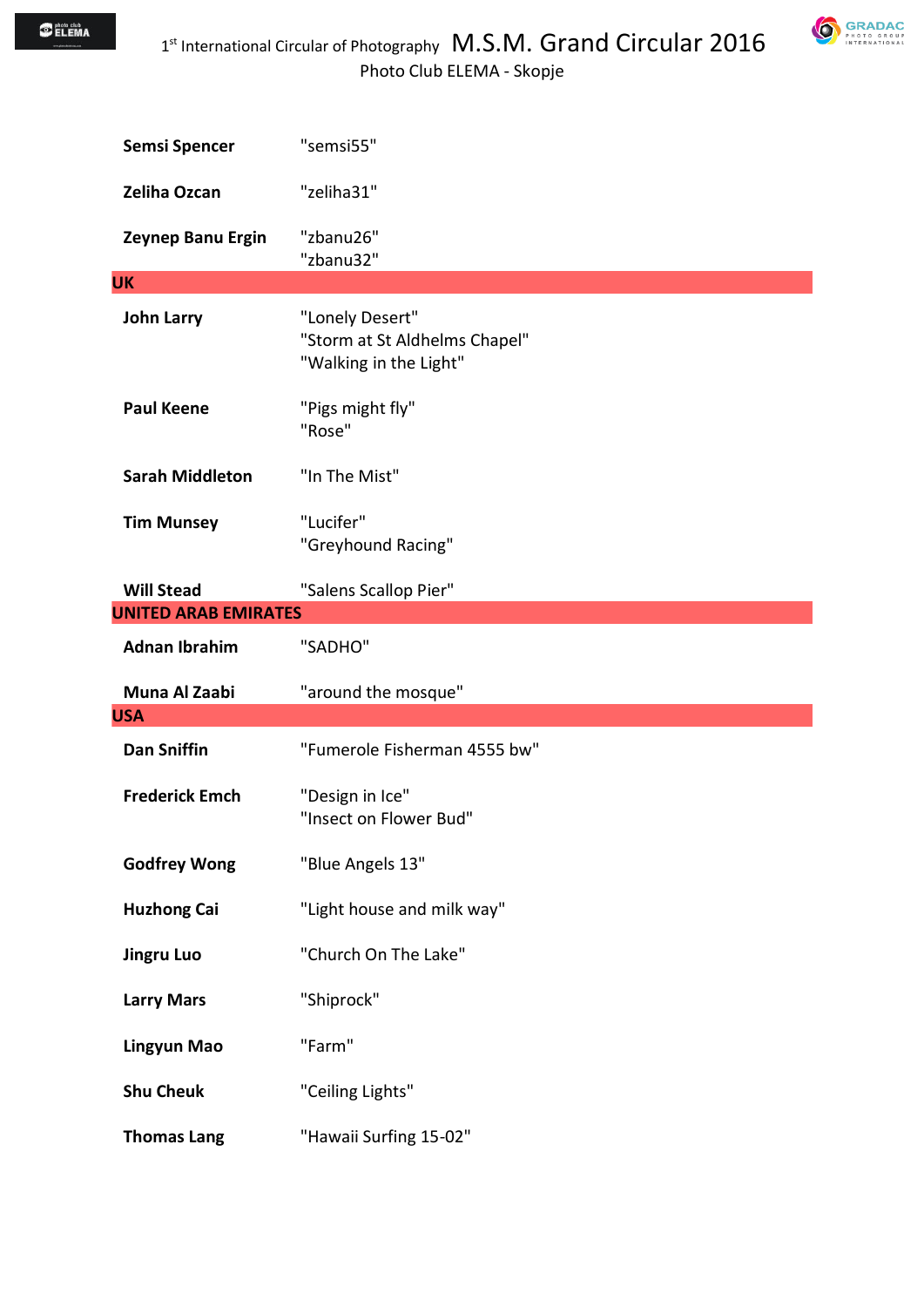

| <b>Tracy Shuxi Feng</b> | "Crane In The Dawn 1601"<br>"Horse Racing At The Frontier" |
|-------------------------|------------------------------------------------------------|
| VIETNAM                 |                                                            |
| <b>Duy Tuong Nguyen</b> | "New day 2"<br>"Old age 5"                                 |
| <b>WALES</b>            |                                                            |
| <b>Neville Thomas</b>   | "Communication"<br>"Dunraven Bay"                          |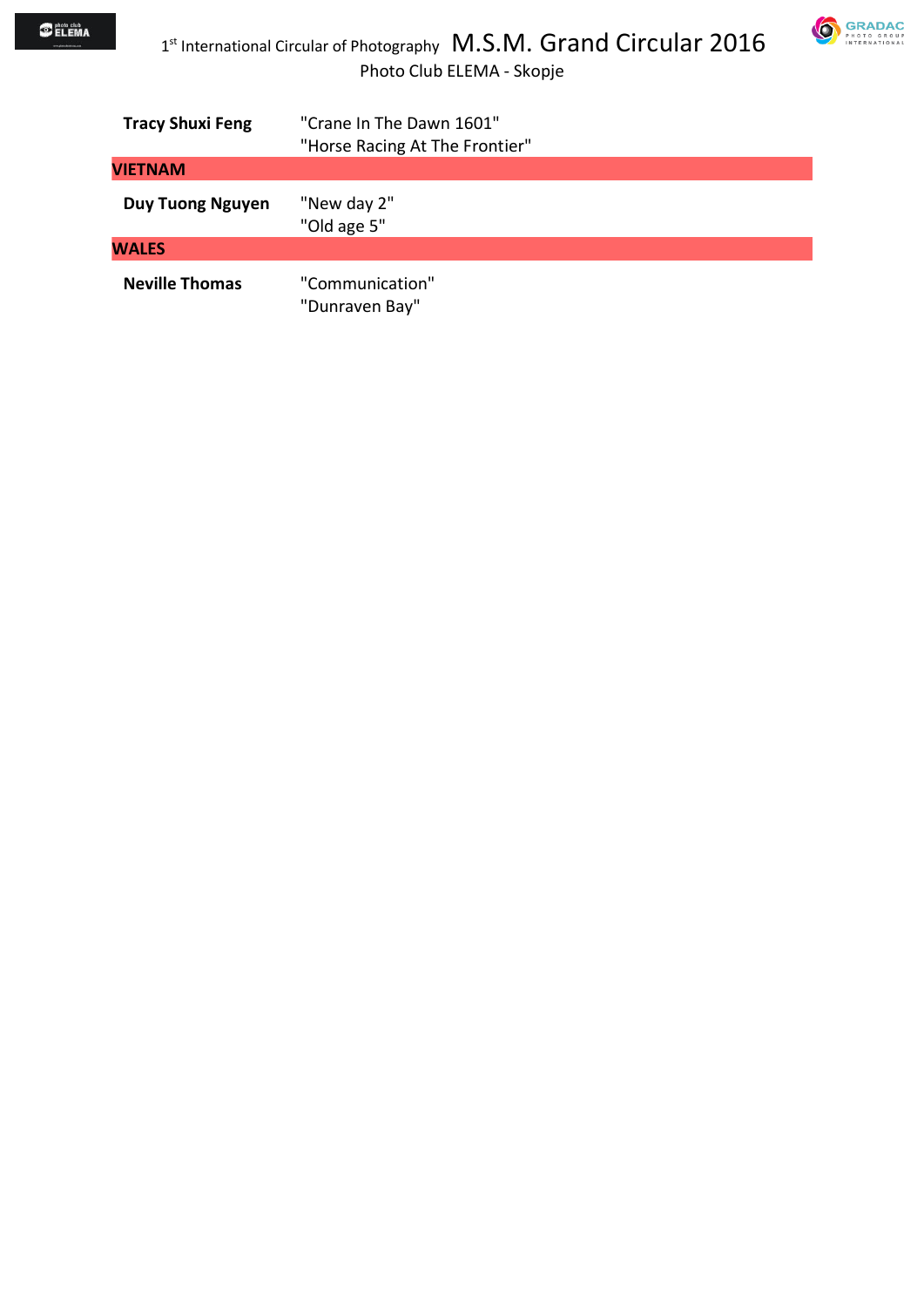$1^{\text{\tiny{st}}}$  International Circular of Photography  $\,$  M.S.M. Grand Circular 2016 Photo Club ELEMA - Skopje

## **SECTION B PHOTO TRAVEL - Acceptances**

| <b>TOTAL</b>             |              | <b>ACCEPTED</b>                        |                                                                                        |       |              |               |
|--------------------------|--------------|----------------------------------------|----------------------------------------------------------------------------------------|-------|--------------|---------------|
| Works                    | Participants |                                        | <b>States</b>                                                                          | Works | Participants | <b>States</b> |
| 1130                     | 283          |                                        | 49                                                                                     | 341   | 193          | 44            |
| <b>AUSTRALIA</b>         |              |                                        |                                                                                        |       |              |               |
| <b>John Chapman</b>      |              |                                        | "Dingboche View"<br>"Machapuchare Clouds"<br>"Remarkable Clouds"<br>"Cotton Lake Pool" |       |              |               |
| <b>Joseph Tam</b>        |              |                                        | "Super Power"                                                                          |       |              |               |
| <b>Paul Thompson</b>     |              |                                        | "Elizabeth Quay Fountain"                                                              |       |              |               |
| <b>Vicki Moritz</b>      |              |                                        | "Belvedere valley"                                                                     |       |              |               |
| <b>Violet Wilson</b>     |              |                                        | "A Place in the Sun"                                                                   |       |              |               |
| <b>Yongxiong Ling</b>    |              |                                        | "Disabled car race 2"<br>"Going home 14"<br>"Happiness bw"                             |       |              |               |
| <b>AUSTRIA</b>           |              |                                        |                                                                                        |       |              |               |
| <b>Alois Bernkopf Dr</b> |              | "Ceremony"                             | "Indian village-school"                                                                |       |              |               |
| <b>Stefan Nagy</b>       |              | "Iceland"<br>"Vulcan"<br>"Douro River" |                                                                                        |       |              |               |
| <b>BAHRAIN</b>           |              |                                        |                                                                                        |       |              |               |
| <b>Hassan Altaif</b>     |              | "Departed"                             |                                                                                        |       |              |               |
| <b>Hussain Fardan</b>    |              | "Pilgrims"                             |                                                                                        |       |              |               |
| <b>Khalid Ebrahim</b>    |              | "In The Way"                           | "Sado Meeting"<br>"Waiting My Turn"                                                    |       |              |               |
| <b>Mamdooh Alsaleh</b>   |              | "Highland"<br>"Suri"                   |                                                                                        |       |              |               |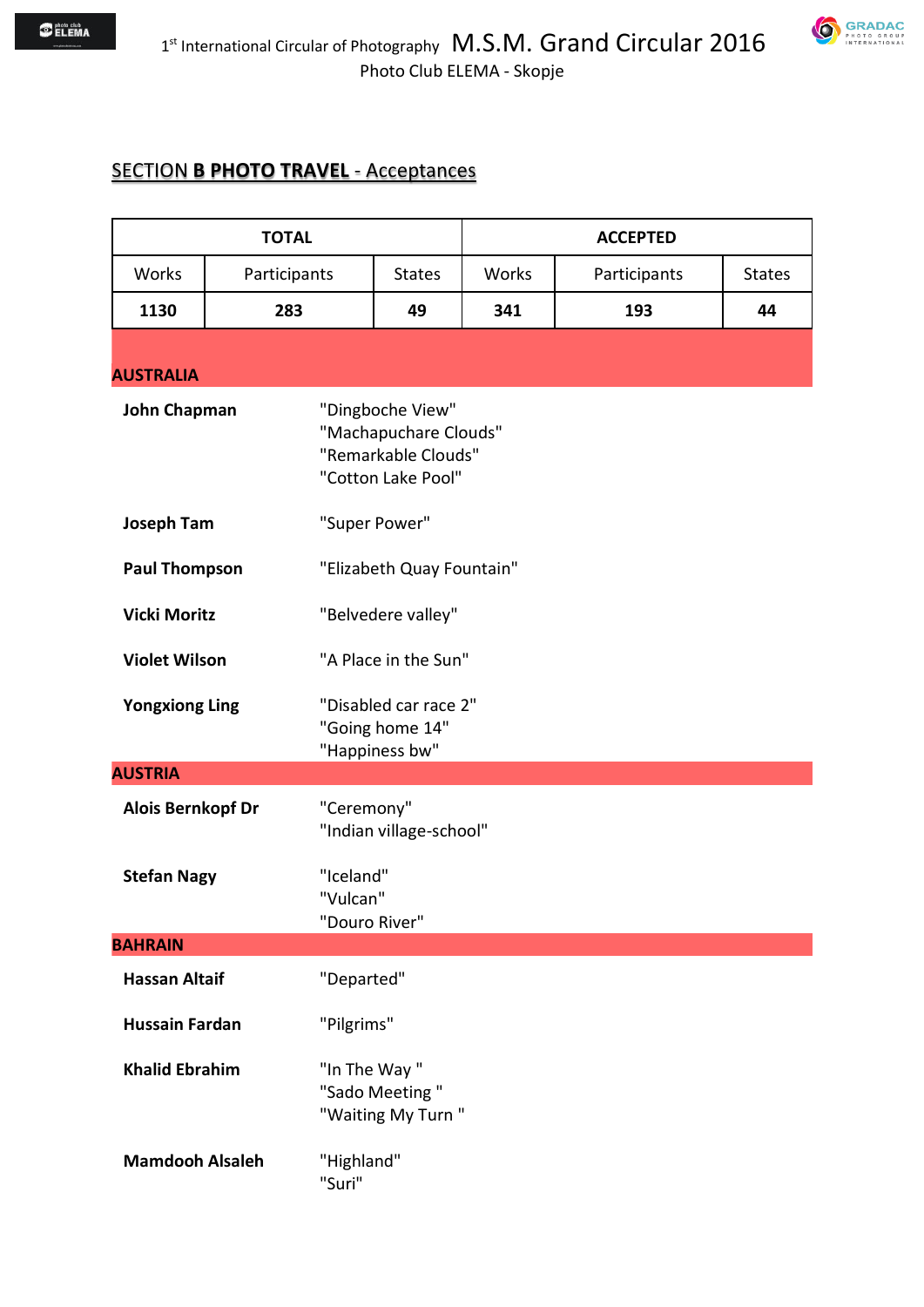

| <b>Muneer Al Najjar</b> | "Bull Jumping"<br>"Plaining With The Calf"  |
|-------------------------|---------------------------------------------|
| <b>Thekrayat Radhi</b>  | "Boal Jumbing"<br>"Red Mirror"              |
| <b>BELGIUM</b>          |                                             |
| <b>Claude Simon</b>     | "Himba Motherhood"                          |
| Davy Van Gestel         | "Express train"<br>"Valencia"               |
| <b>Francis Nicoll</b>   | "Sunrise on Potala"                         |
| <b>Greta Verelst</b>    | "Scottish Beach"                            |
| Jean Luc Legrand        | "Clint be"                                  |
| <b>Jozef Aerts</b>      | "Dao-women"                                 |
| <b>CANADA</b>           |                                             |
| Dany Chan               | "Nian Jiang Simple Daily Living_"           |
| <b>Francis King</b>     | "Antarctica Landscapes 3 BW"                |
|                         |                                             |
| <b>Phillip Kwan</b>     | "Cooking"                                   |
| <b>CHINA</b>            |                                             |
| <b>Chunxin Ye</b>       | "Little Monk"<br>"Passersby"                |
| <b>Desheng Xu</b>       | "Buddhist Doors"                            |
| Enkai Ma                | "Dance dragon bench-- Zhejiang folk custom" |
| <b>Guohua Liu</b>       | "Red Houses"                                |
| <b>Hefeng Wu</b>        | "Sunning"                                   |
| Hong Li                 | "Village barbershop"<br>"Village Class"     |
| <b>Hongjie Jiang</b>    | "On the Way to Pilgrimage"                  |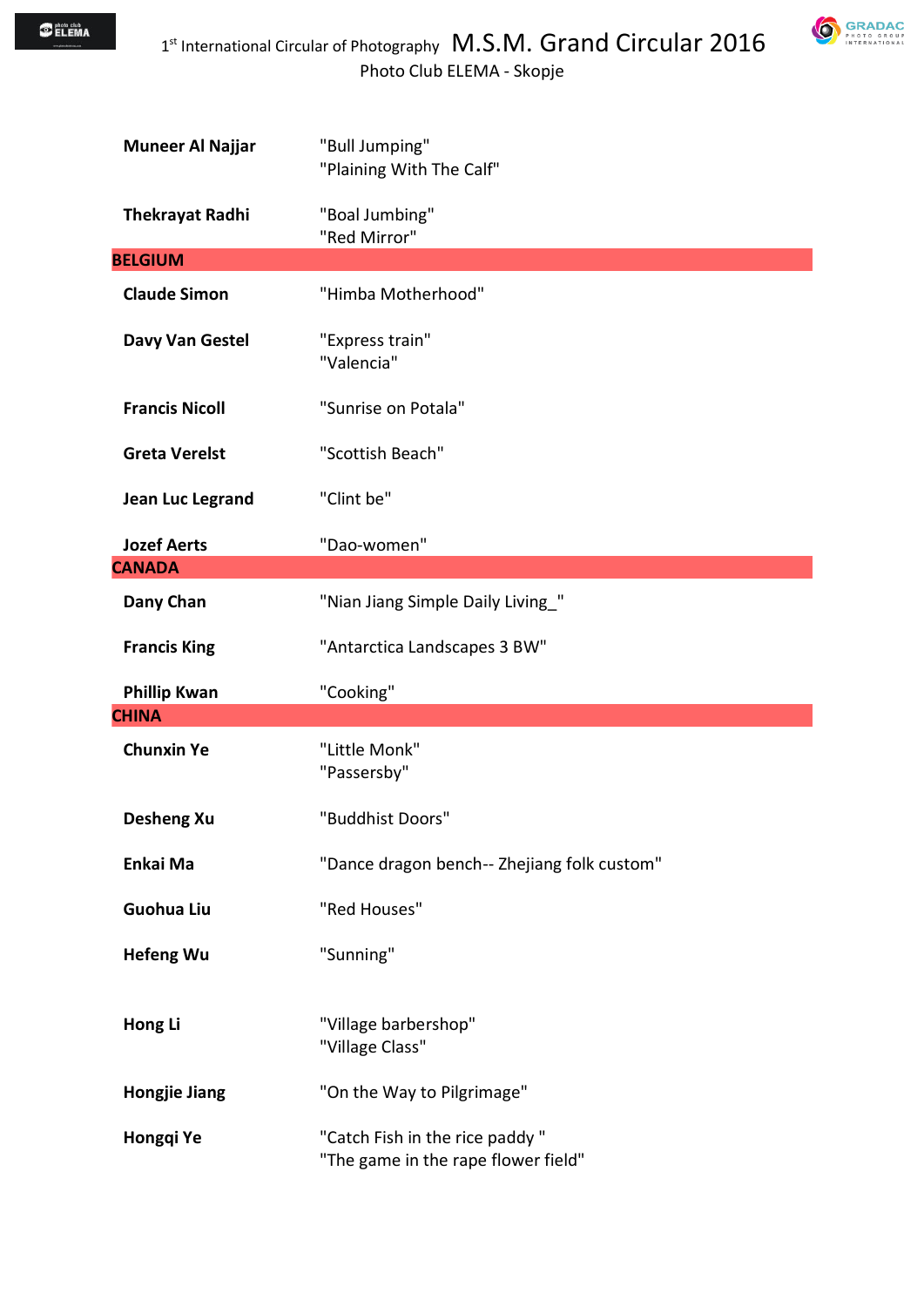

| <b>Hw Chan</b>        | "Rain day street 13"<br>"Lake Bled Ljubljana"<br>"Running of the Bulls 42" |
|-----------------------|----------------------------------------------------------------------------|
| <b>Jiangiang Chen</b> | "Swimming"<br>"Happy Childhood"<br>"Vendor"<br>"Night Falling"             |
| Jianxun Wu            | "Alone"<br>"Mother and Son"<br>"Fishery"                                   |
| Jin Lin               | "Childhood"<br>"Purse Net"                                                 |
| Jinghui Chen          | "PILGRIM NO10"                                                             |
| <b>Kuanglong Luo</b>  | "Fishing"<br>"Loading"                                                     |
| <b>Lanfeng Chen</b>   | "Dragon 1"<br>"Gannan Buddha sai"<br>"Sheet music5"                        |
| <b>Liang Yin</b>      | "Rest"                                                                     |
| <b>Min Huang</b>      | "Desert camel shadow2"<br>"Naochun Tian grab pheasant"                     |
| Peng Li               | "Holy Worship 7"<br>"Life"<br>"Mother and Kid"                             |
| <b>Shunan Tan</b>     | "Ceremony"<br>"Purse Net"<br>"Fisherwoman"                                 |
| <b>Wenguang Lu</b>    | "Mursi Tribe"<br>"Unique Headwear"<br>"Body Art"                           |
| Xiaomei Xu            | "A horse and Easter Island statues"                                        |
| <b>Xiaoqing Chen</b>  | "Pleasant Journey"<br>"Crowded Train"                                      |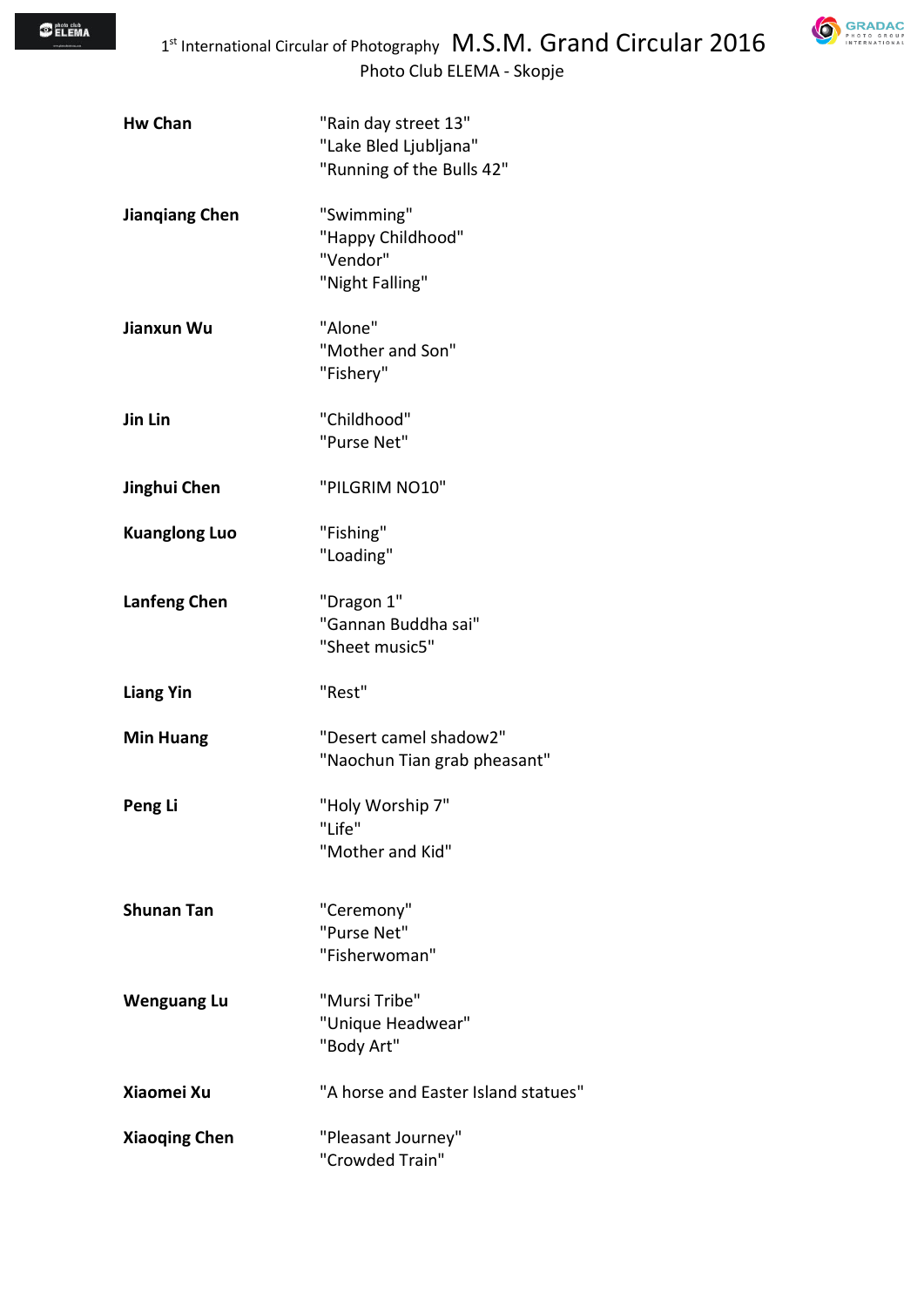

| <b>Xinxin Chen</b>     | "Warming"                                                                                |
|------------------------|------------------------------------------------------------------------------------------|
| Xu Jian                | "Giant net fishing"<br>"Looking back"<br>"spiral stairs"<br>"Tibetan horserace"          |
| Yi Wan                 | "Diaoyang race"<br>"Sacrifice Series 81"<br>"Sacrifice Series104"<br>"Terraced field 11" |
| <b>Yiliang Yang</b>    | "Riding on the House"                                                                    |
| <b>Yong Deng</b>       | "Make up"<br>"Keekwilee-Houses"                                                          |
| <b>Yong Yang</b>       | "Sheepherder"<br>"Thousands of Postures"                                                 |
| <b>Yun Lin</b>         | "Graze"<br>"Farm Life"                                                                   |
| <b>Zhengjun Chen</b>   | "Fisherman"                                                                              |
| <b>Zhuoyan Lin</b>     | "Fairyland"<br>"Night Falling"                                                           |
| <b>CYPRUS</b>          |                                                                                          |
| <b>Agis Taramides</b>  | "Vatican museum"                                                                         |
| <b>Kenan Hurdeniz</b>  | "MAGICAL AURORAS"<br>"HAMNOY"<br>"FAIRY TALE 1"                                          |
| <b>Mehmet Gokyigit</b> | "potato harvest"                                                                         |
| Mustafa Muezzinoglu    | "Ayintap"                                                                                |
| Nicholas Epiphaniou    | "St Paul Cathedral"                                                                      |
| <b>Romos Kotsonis</b>  | "In line"                                                                                |
| <b>ENGLAND</b>         |                                                                                          |
| <b>David Toft</b>      | "Helping Hand"<br>"Vietnamese School"                                                    |
| <b>John Howes</b>      | "Quicker by Foot"                                                                        |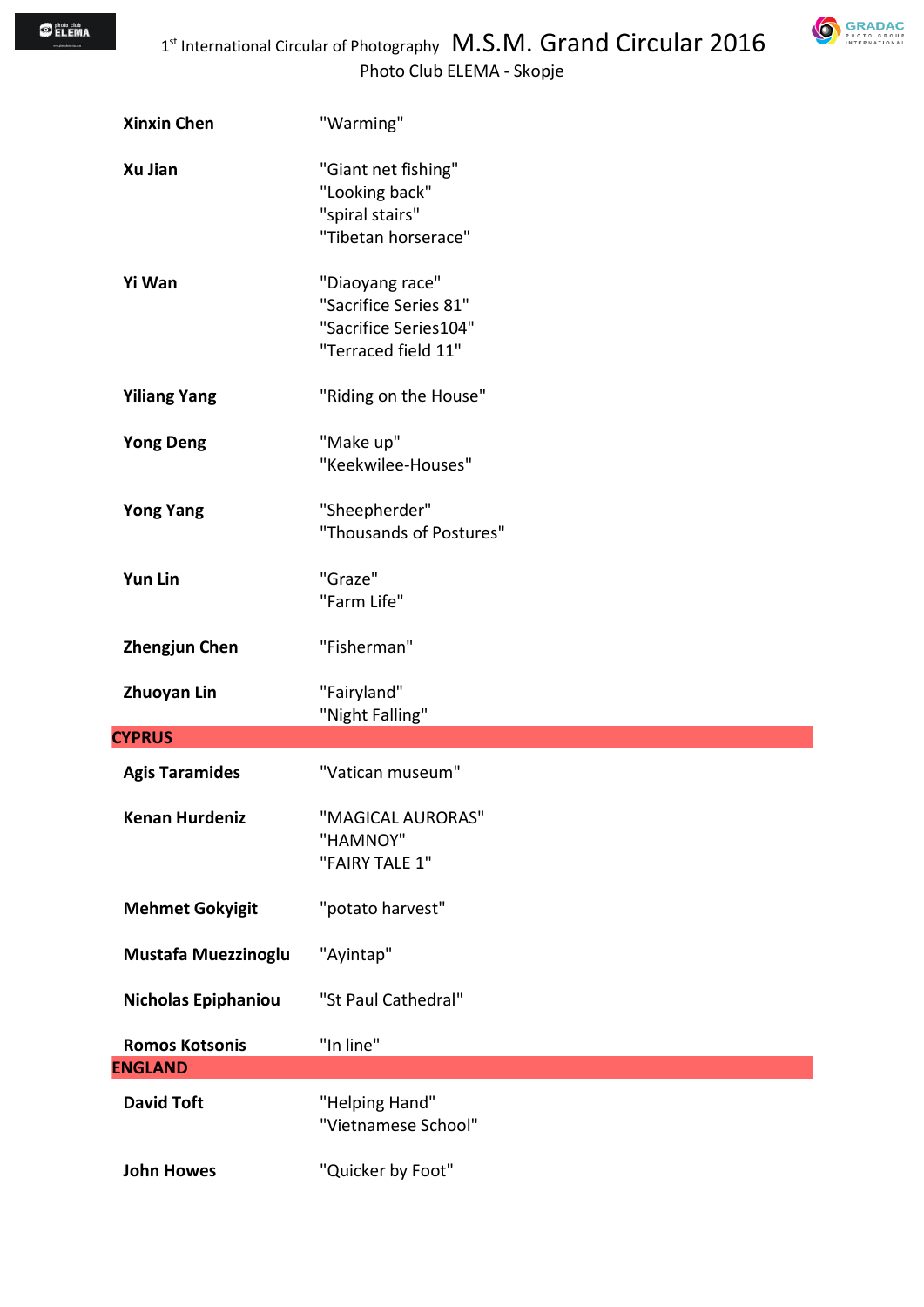$\bigcirc$  photo club<br> $\bigcirc$  ELEMA



| <b>Margret Preece</b>    | "Hospitality"                                                                                 |
|--------------------------|-----------------------------------------------------------------------------------------------|
| <b>FINLAND</b>           | "Keflavik Powerstation"                                                                       |
|                          |                                                                                               |
| Seppo Rintala            | "ICE BEERMAN"                                                                                 |
| <b>FRANCE</b>            |                                                                                               |
| <b>Roger Jourdain</b>    | "Dune 45"<br>"Inspection in Masai School"<br>"Sowing In India"<br>"Suku Bajo Benteg Children" |
| <b>GERMANY</b>           |                                                                                               |
| <b>Bernhard Pfeiffr</b>  | "Dubai evening"                                                                               |
| <b>Eva Maria Zernig</b>  | "Autumn Triad"<br>"Chiemsee Evening 1"<br>"Bavarian Feeling 1"<br>"The Yellow Buoy"           |
| <b>Frank Hausdoerfer</b> | "Red Fitz Roy"                                                                                |
| <b>Gunther Riehle</b>    | "two plus four 7"<br>"visitor near camp"<br>"emperor camp midnight 4"                         |
| <b>Helgard Quandt</b>    | "Dunes at the North Sea"<br>"Weinbau auf Lavagestein"                                         |
| <b>Klaus Schwinges</b>   | "Granville 4"<br>"Vorsaison"                                                                  |
| <b>Manfred Kluger</b>    | "on sightseeing tour-1"<br>"meditative-1"<br>"varanasi morning-2"                             |
| <b>Martine Feldkamp</b>  | "Flood comes"                                                                                 |
| Renja Laskowski          | "Cefula"                                                                                      |
| <b>Ursula Bruder</b>     | "Xiapu 1"<br>"sewing sw"<br>"patterns of Fujian 2"                                            |
| <b>Volker Meinberg</b>   | "Gentoo Penguins 01"                                                                          |
| <b>GREECE</b>            |                                                                                               |
| Aikaterini Pollaki       | "dry bed"                                                                                     |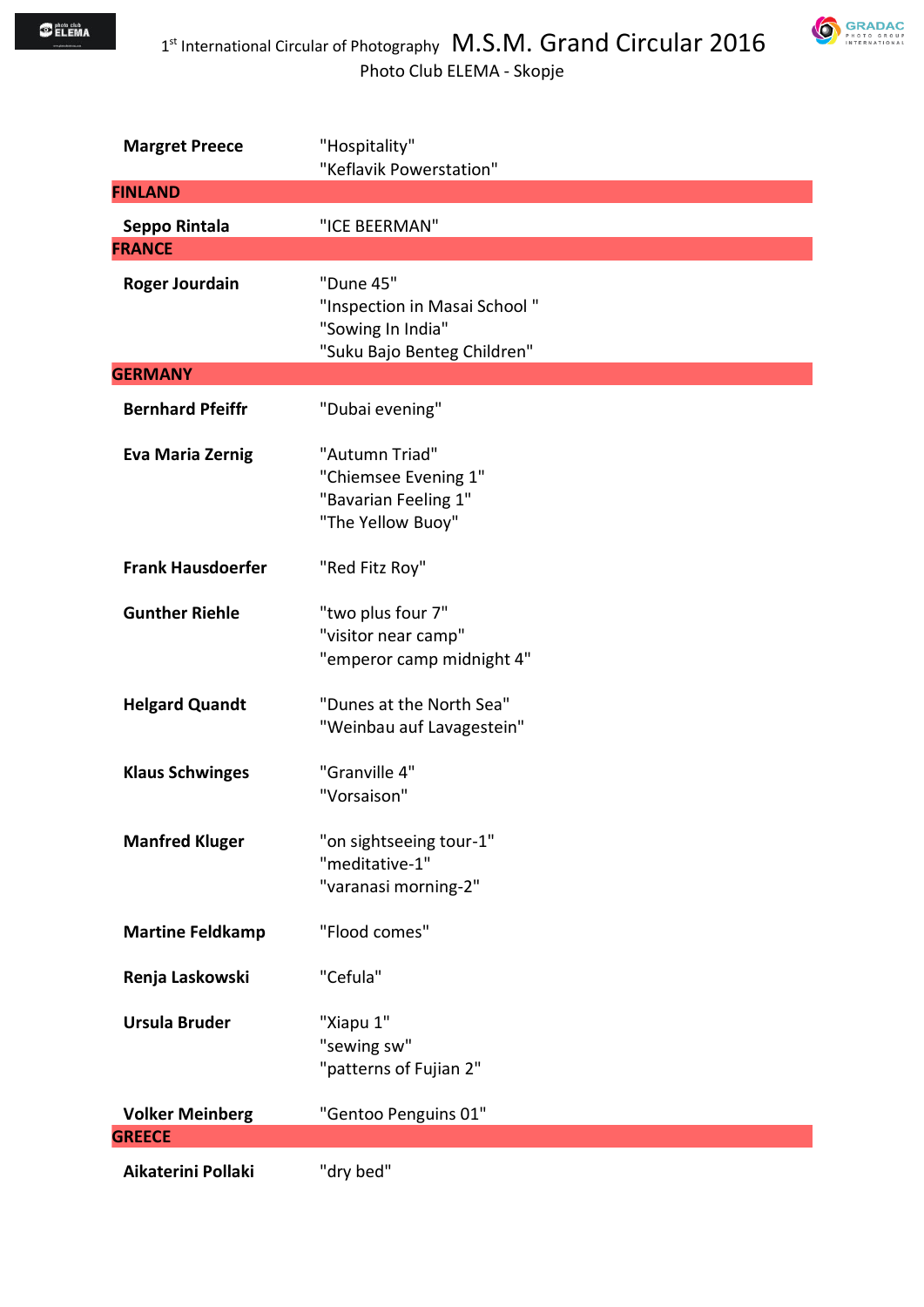**GRADAC** 

| <b>Giorgos Tsigkas</b>                                | "Messolonghi lagoon"                                        |
|-------------------------------------------------------|-------------------------------------------------------------|
| <b>Kostas Chalkiadakis</b>                            | "Little girl Nr3"<br>"Sunrise in desert"                    |
| <b>Manolis Koutsakis</b>                              | "MOROCCO 1"<br>"MOROCCO A3"                                 |
| <b>HONG KONG</b>                                      |                                                             |
| Chau Kei Checky Lam                                   | "Cave Buddha"<br>"Sale"<br>"Speed Rush"<br>"Sunset Bridge"  |
| <b>Hoi Yan Fong</b>                                   | "Freezed up"<br>"Magnificent"                               |
| <b>Kwok Kei Daniel Tse</b>                            | "Morning fog 001"<br>"Flower show 012"<br>"Fog morning 024" |
| <b>Man Yu Alex Fung</b>                               | "Nature life"                                               |
| <b>Shiu Sun Cheung</b>                                | "Fireworks Festival"                                        |
|                                                       |                                                             |
| <b>Wolfgang Lin</b>                                   | "The Netwrok Bridge"                                        |
| <b>INDIA</b>                                          |                                                             |
| Dipankar Dasgupta                                     | "The Train"                                                 |
| Dnyaneshwar Vaidya                                    | "PROJECT DANTAK HIGHEST POINT OF BHUTAN"                    |
| <b>Henry Nongrum</b>                                  | "Behdeinkhlam-Jaintia Hills"                                |
| <b>Sounak Banerjee</b>                                | "Its a height record"<br>"Desert Horizons"                  |
|                                                       |                                                             |
| <b>INDONESIA</b><br>The Eng Loe<br><b>Djatinegoro</b> | "STORM IS COMING"                                           |
| <b>IRAQ</b>                                           |                                                             |
| <b>Kadhum Yasser</b>                                  | "look child"                                                |
| <b>IRELAND</b>                                        |                                                             |
| <b>Deirdre Murphy</b>                                 | "Glendalough Sunrise2"<br>"Early morning Valencia"          |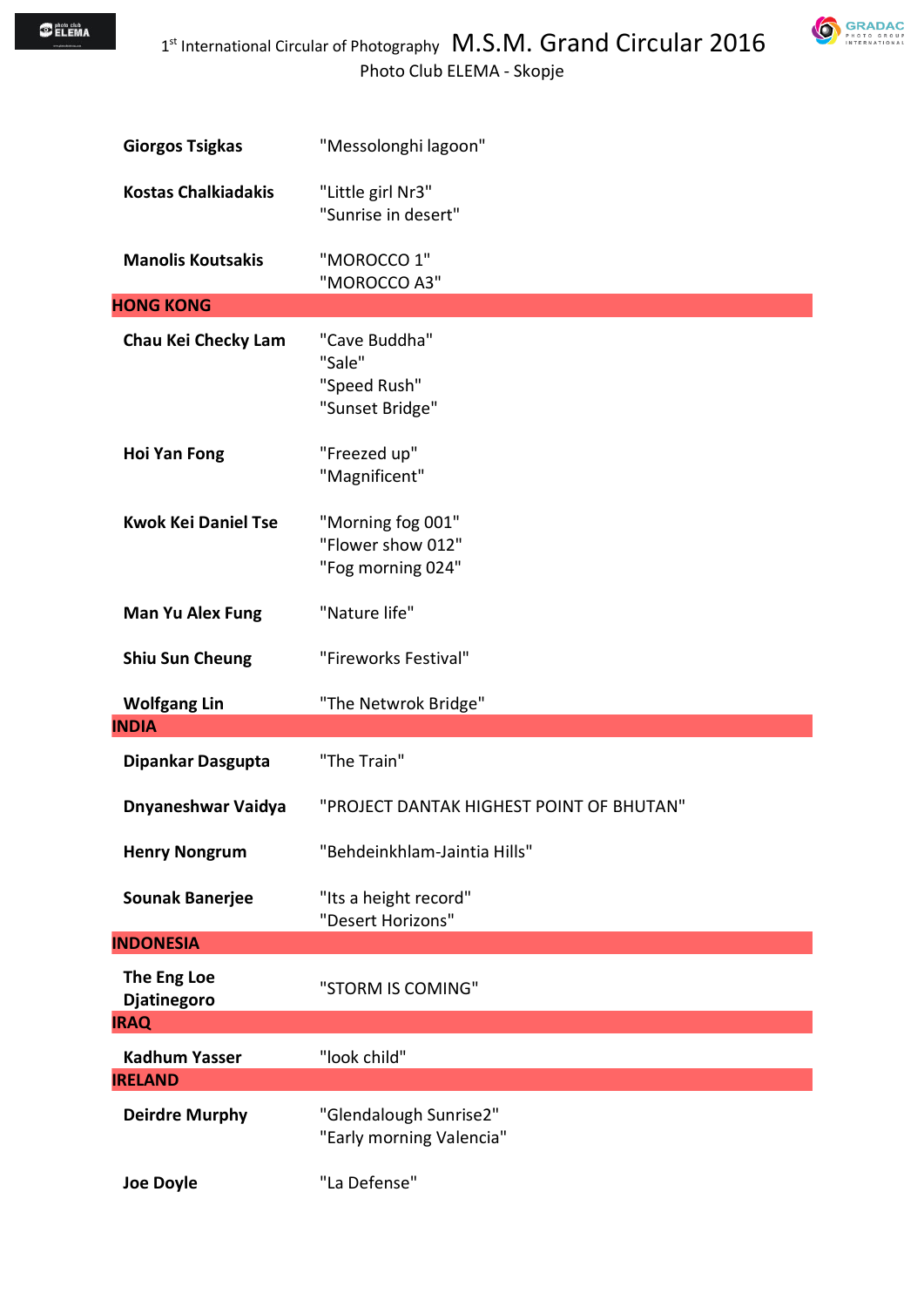



| <b>Paul Maher</b>                           | "Windy Day"                                                                   |
|---------------------------------------------|-------------------------------------------------------------------------------|
| <b>ISRAEL</b>                               |                                                                               |
| <b>Arik Kaneh</b>                           | "0842 Going to school - Bhutan"<br>"5405 Early morning in the Israeli desert" |
| <b>Leonid Goldin</b>                        | "Alcazar"                                                                     |
| <b>ITALY</b>                                |                                                                               |
| <b>Bernini Giuseppe</b>                     | "Light on the bridge"<br>"Toscana attimi di luce 01"<br>"Al pascolo"          |
| <b>Claudio Serboli</b>                      | "Reichstag"<br>"Sul Ponte"                                                    |
| <b>Francesca Salice</b>                     | "CAPPADOCIA HOT AIR BALLOON"<br>"MOROCCAN TANNERIES"                          |
| <b>Marco Garabello</b>                      | "El Carnicero"                                                                |
| Pierluigi Rizzato                           | "Moustapha"                                                                   |
| Simone Boddi                                | "winter 1"<br>"winter 7"<br>"pienza 30"                                       |
| <b>KUWAIT</b>                               |                                                                               |
| <b>Yousef Almuhanna</b><br><b>MACEDONIA</b> | "yellow"                                                                      |
| Dejan Angelovski                            | "Most"                                                                        |
| <b>Filip Ilievski</b>                       | "At the airport"<br>"Tour de Kumanovo"                                        |
| <b>Gligor Maksimovski</b>                   | "Paprikar"                                                                    |
| Vladimir Jovanovski                         | "Run kids"<br>"Prague 02-2014"<br>"Prague 05-2014"                            |
| <b>MALAYSIA</b>                             |                                                                               |
| <b>Danny Yen Sin Wong</b>                   | "Duoyishu"<br>"Kathmandu Durbar Square"<br>"Red Cubes"                        |
| David Nam Lip Lee                           | "Pray For Peace Of World 03"<br>"YaQing Monastery 02"                         |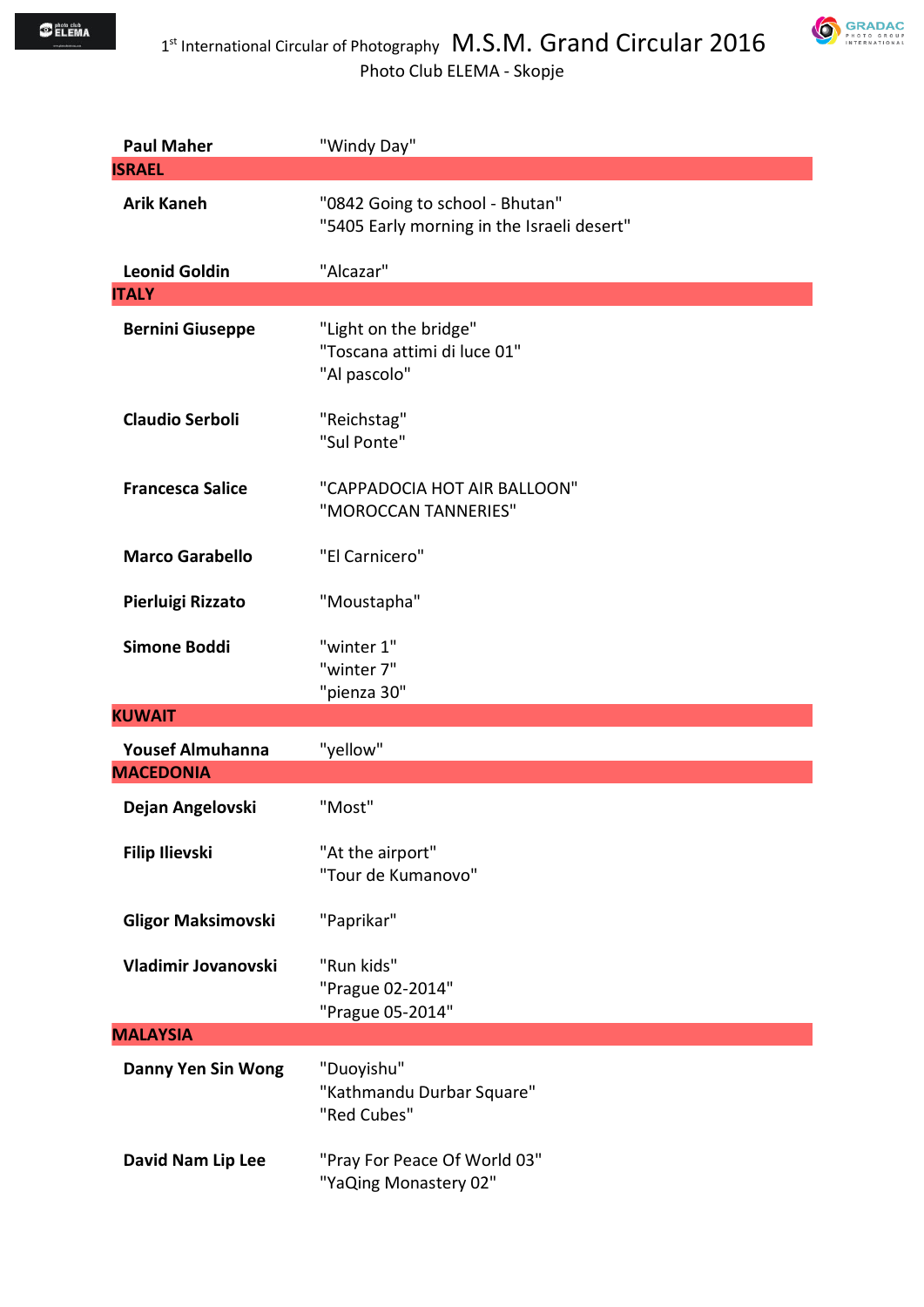$\bigcirc$  photo club<br> $\bigcirc$  ELEMA



| <b>Kheng Yong Teoh</b>   | "Six Kids"                                                                        |
|--------------------------|-----------------------------------------------------------------------------------|
| <b>Min Tan</b>           | "GUILIN LIFESTYLE"                                                                |
| <b>Siow Yih Teo</b>      | "Jump"                                                                            |
| <b>NETHERLANDS</b>       |                                                                                   |
| <b>Daniel Lybaert</b>    | "Winter in Zeeland"<br>"Berijpt landschap"<br>"Winterochtend"<br>"Scherpenheuvel" |
| <b>NORWAY</b>            |                                                                                   |
| <b>Atle Sveen</b>        | "Blue hour sunset"<br>"Traffic at Westminster"                                    |
| <b>Geir Ivar Horgmo</b>  | "Under Cover"<br>"Stange Church"                                                  |
| <b>June Groenseth</b>    | "Roundabout is green"                                                             |
| <b>OMAN</b>              |                                                                                   |
| Habib Alzadjali          | "Boy N Goat"<br>"The Bedouin Boy"<br>"Three Windows"                              |
| <b>Hamed Alghanboosi</b> | "Istanbul-2"<br>"Train-4"                                                         |
| <b>Ismael Alsanidi</b>   | "Mother and son"                                                                  |
| Yasser Al Abdullah       | "Brothers"<br>"Child from Africa"                                                 |
| <b>POLAND</b>            |                                                                                   |
| <b>Tomasz Okoniewski</b> | "bon appetit"                                                                     |
| <b>QATAR</b>             |                                                                                   |
| Abdulla Al Mushaifri     | "Visit To Sultan Qaboos Mosque"<br>"Open Sesames"<br>"Sierra Wall"                |
| <b>ROMANIA</b>           |                                                                                   |
| <b>Istvan Magdo</b>      | "Square"<br>"The Tree of Life"                                                    |
| <b>Lajos Nagy</b>        | "Empire of the snow"                                                              |
| Valentina Stan           | "Around the Fountain"                                                             |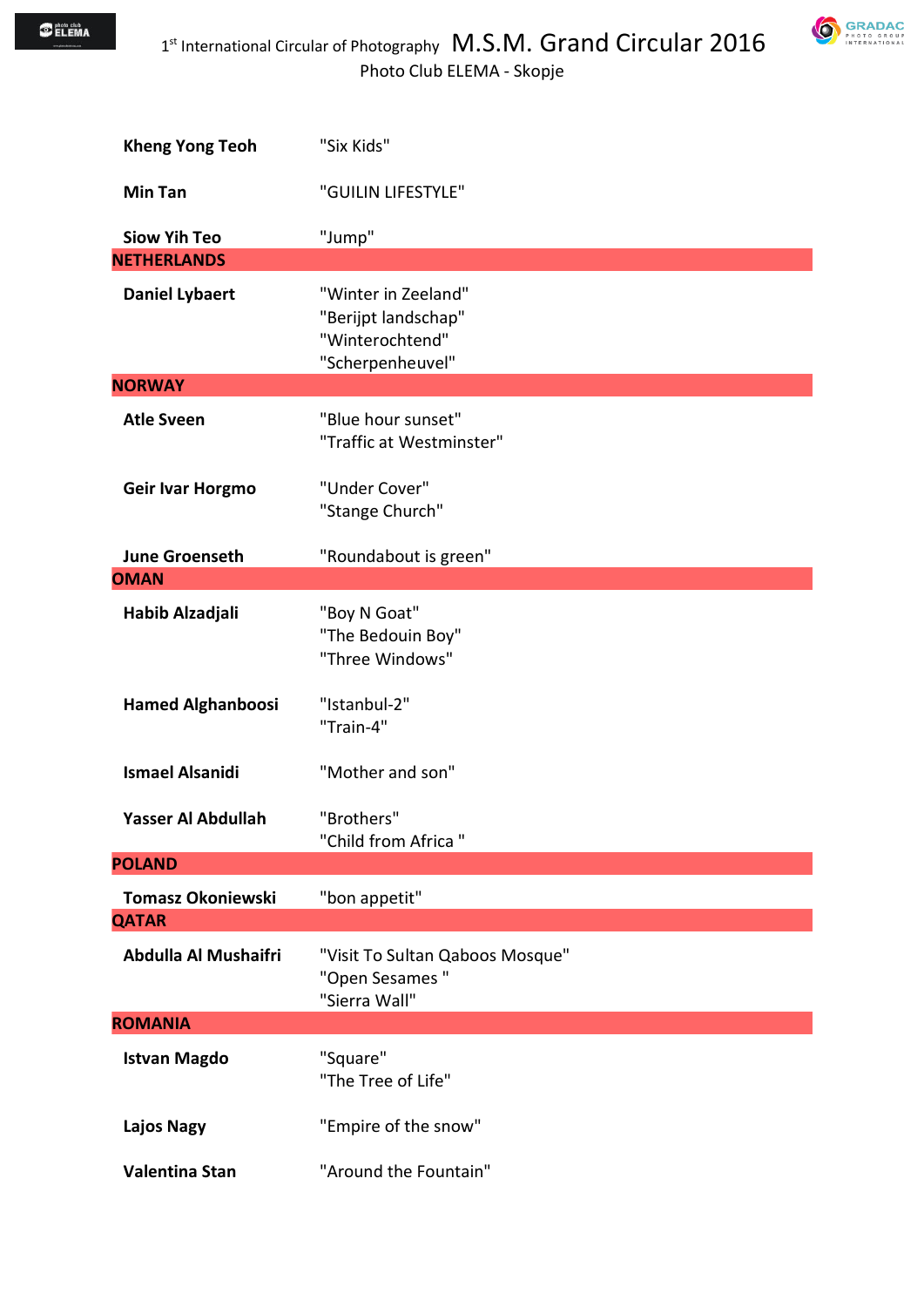

| <b>RUSSIA</b>                              |                                                                                  |
|--------------------------------------------|----------------------------------------------------------------------------------|
| <b>Dmitry Arkhipov</b>                     | "Reindeer breeder1"<br>"Reindeer breeder4"<br>"Arctic landscape"<br>"Cold night" |
| <b>Sergey Agapov</b>                       | "Man from Karo tribe"<br>"Survival"                                              |
| <b>Sergey Anisimov</b>                     | "Single player"                                                                  |
| <b>Sergey Pesterev</b>                     | "Inhabitants of the blue city 5"                                                 |
| <b>Viktor Kanunnikov</b>                   | "Crested Pool"<br>"Tourists in Yellowstone 3"                                    |
| <b>Yury Pustovoy</b>                       | "Kasmir India"                                                                   |
| <b>SAUDI ARABIA</b>                        |                                                                                  |
| Abdulaziz Albagshi                         | "funny"                                                                          |
| <b>Duaa Muany</b>                          | "chili womens"                                                                   |
| Jafar Almokharrag                          | "Hmong Man"<br>"Me and Grandma"                                                  |
| <b>SCOTLAND</b>                            |                                                                                  |
| <b>Terry Railley</b><br><b>SERBIA</b>      | "Opera House and Moon"                                                           |
|                                            |                                                                                  |
| <b>Borislav Milovanovic</b>                | "Master"                                                                         |
| <b>Branka Vucicevic</b><br><b>Vuckovic</b> | "Frost"                                                                          |
|                                            | "Nothing between us"<br>"On the stage"                                           |
| <b>Damir Buzurovic</b>                     | "The boy from Ivanovo"                                                           |
| Edo Iglic                                  | "This way"                                                                       |
| <b>Zoran Milutinovic</b>                   | "Vinca Dumping Ground 20"                                                        |
| <b>SINGAPORE</b>                           |                                                                                  |
| <b>Giap Chiu Teo</b>                       | "Kumar N Balu"                                                                   |
| <b>Leong Kiat Lim</b>                      | "Beach Cleaner Two"<br>"Beautiful Zhang Jia Jie"                                 |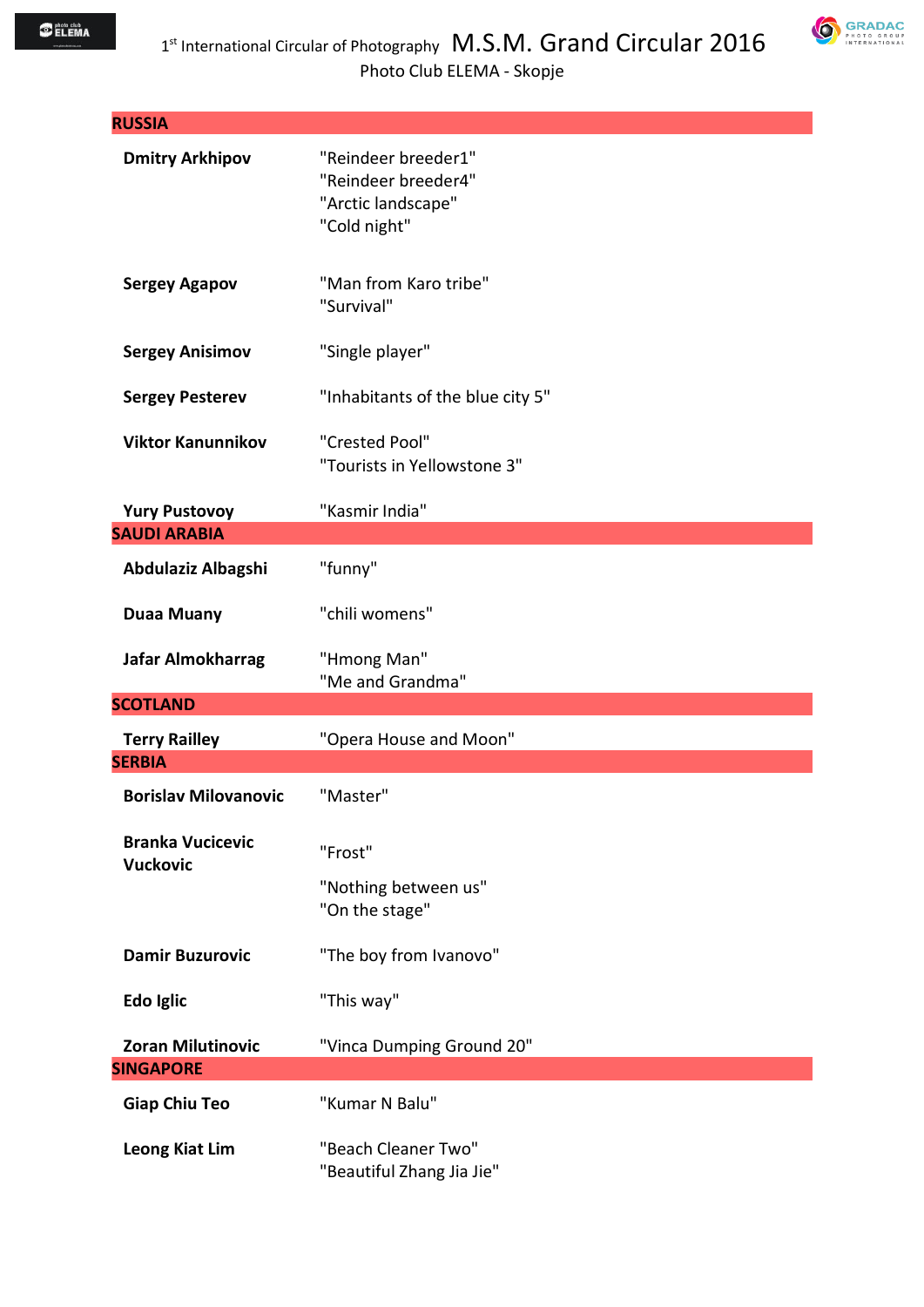



| <b>Vincent Liew</b>                   | "Devotion"                                                                                     |
|---------------------------------------|------------------------------------------------------------------------------------------------|
| <b>SLOVENIA</b>                       |                                                                                                |
| <b>Aleksander Cufar</b>               | "Morning-331"<br>"Wood-E44"<br>"Lady-BW33"<br>"Wood-G900"                                      |
| <b>Daniel Mauko</b>                   | "I will winner"                                                                                |
| Igor Debevec                          | "Kirkjufellsfoss II"<br>"Lavender fields IV"<br>"Seller II"<br>"Venetian mirror"               |
| <b>SPAIN</b>                          |                                                                                                |
| <b>Luis Martinez Aniesa</b>           | "Golden Temple"<br>"Grandmothers Color"                                                        |
| <b>Oskar Gaskon</b><br><b>Maranon</b> | "Alhambra"                                                                                     |
| Sergio Gonzalez Sierra                | "Bridge in colors"<br>"Eifels Tower"<br>"Sunrise in Carrasqueira"<br>"The cabins and the moon" |
| <b>SWEDEN</b>                         |                                                                                                |
| <b>Istvan Csomortani</b>              | "Stoen Forest"                                                                                 |
| <b>Mikael Bengtsson</b><br>Lestander  | "Man In A Window"<br>"The Fjord"                                                               |
| <b>SWITZERLAND</b>                    |                                                                                                |
| <b>Urs Albrecht</b>                   | "ArtStrasbourg"                                                                                |
| <b>Urs Jenzer</b>                     | "China Reisterassen"                                                                           |
| <b>TAIWAN</b>                         |                                                                                                |
| Chen You Li                           | "Lagoon 2"<br>"Salt pan 3"<br>"Sunset 4"                                                       |
| <b>Hsieh Tung Lin</b>                 | "Tibetan Life"<br>"Urging Horses 5"                                                            |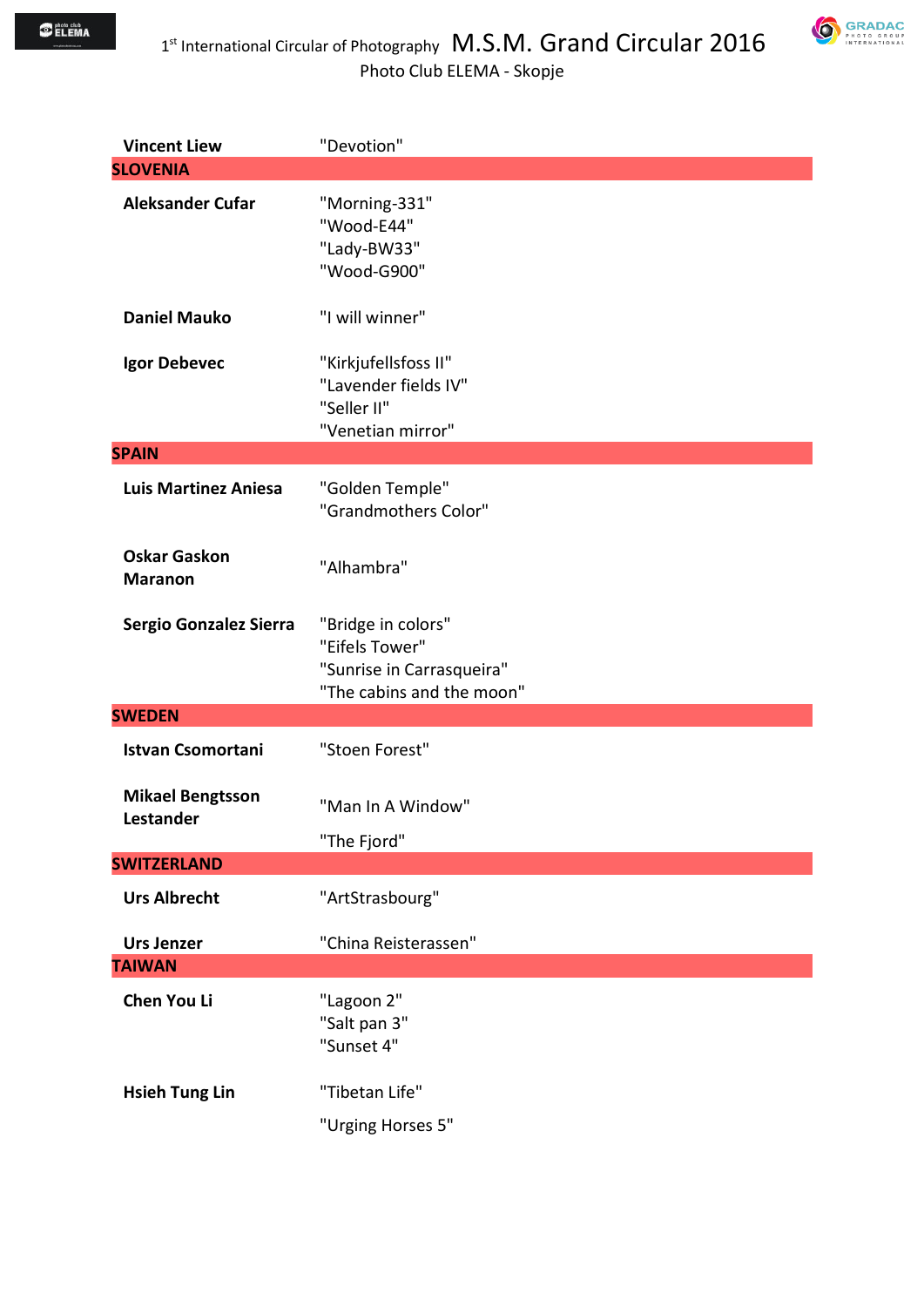

| <b>TURKEY</b>              |                                              |
|----------------------------|----------------------------------------------|
| <b>Aysim Altay</b>         | "aysim12"<br>"aysim27"                       |
| <b>Can Emre</b>            | "emre26"<br>"emre22"                         |
| Canan Erenmemisoglu        | "canan05"                                    |
| <b>Cetin Alkilic</b>       | "Fishing under the ice"                      |
| <b>Ercan Sen</b>           | "ercan1"                                     |
| <b>Esra Ozturk</b>         | "esra10"<br>"esra330"                        |
| <b>Ezgi Sezgin</b>         | "ezgi26"                                     |
| <b>Filiz Dibi</b>          | "filiz18"                                    |
| <b>Gunes Demir</b>         | "gunes40"                                    |
| <b>Hakan Gunes</b>         | "Ishak Pasha Palace"                         |
| <b>Ilkem Ozar</b>          | "ilkem82"<br>"ilkem5"<br>"ilkem09"           |
| <b>Isin Akpinar</b>        | "isin46"                                     |
| <b>Ismail Ellez</b>        | "ismail34"                                   |
| <b>Mehmet Cevik</b>        | "Santorini"                                  |
| <b>Mehmet Yasar Koseli</b> | "ritim"<br>"kamondo"<br>"street market"      |
| <b>Meltem Inanc</b>        | "meltem35"<br>"meltem79"                     |
| <b>Mine Alpar</b>          | "mine52"<br>"mine24"<br>"mine08"<br>"mine05" |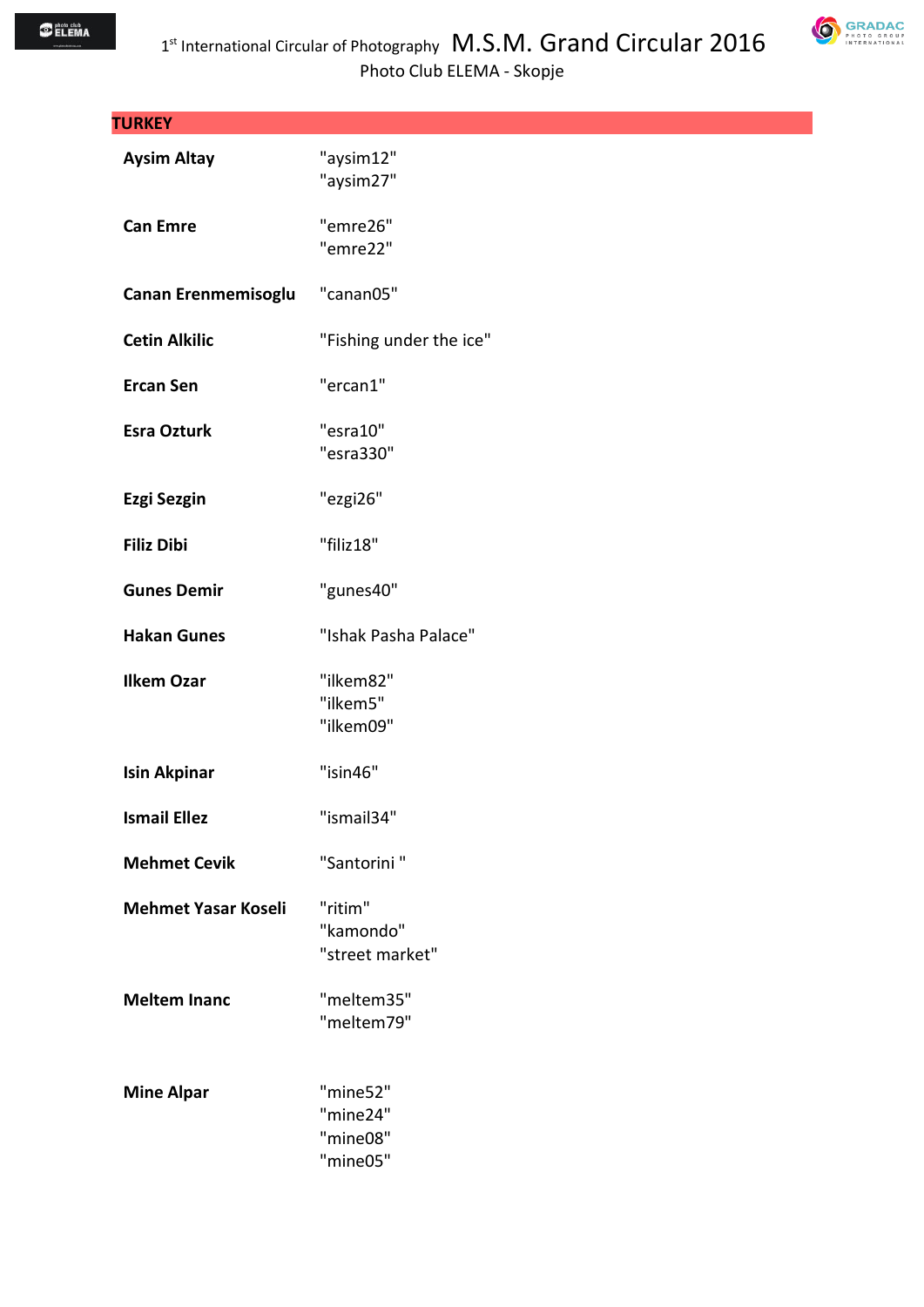$\bigcirc$  photo club<br> $\bigcirc$  ELEMA



| <b>Murat Eksioglu</b>            | "murat37sb"                                                                                            |
|----------------------------------|--------------------------------------------------------------------------------------------------------|
| Nazan Okay                       | "nazan05"<br>"nazan17"<br>"nazan26"                                                                    |
| Nigar Baykan                     | "nigar09"<br>"nigar26"                                                                                 |
| Nilufer Kuzu Uluevren            | "nilufer88"<br>"nilufer76"                                                                             |
| <b>Tulu Erzene</b>               | "tulu32"                                                                                               |
| <b>Zeliha Ozcan</b>              | "zeliha05"                                                                                             |
| Zeynep Banu Ergin                | "zbanu10"<br>"zbanu17"                                                                                 |
| <b>UK</b>                        |                                                                                                        |
| <b>John Larry</b>                | "Dawn in Africa"                                                                                       |
| <b>Paul Keene</b>                | "Hands up in Lhasa"<br>"Seven Sisters 5005"<br>"Surfers Paradise 2770"<br>"The Pinnacles Mackerel Sky" |
| <b>Steve Reynolds</b>            | "Fire ritual"                                                                                          |
| <b>UNITED ARAB EMIRATES</b>      |                                                                                                        |
| Muna Al Zaabi                    | "life in blue"                                                                                         |
| <b>Ola Allouz</b>                | "in their eyes"                                                                                        |
|                                  |                                                                                                        |
| Sumaiya Alshafoori               | "fisher men"<br>"sad without god"<br>"between the lines 2"                                             |
|                                  |                                                                                                        |
| <b>Huzhong Cai</b>               | "Where is ET"                                                                                          |
| <b>USA</b><br><b>Thomas Lang</b> | "Catch Of Morning Light"<br>"Sharing With Hot Spring"                                                  |
| <b>Tom Tauber</b>                | "Taos Pueblo Church"                                                                                   |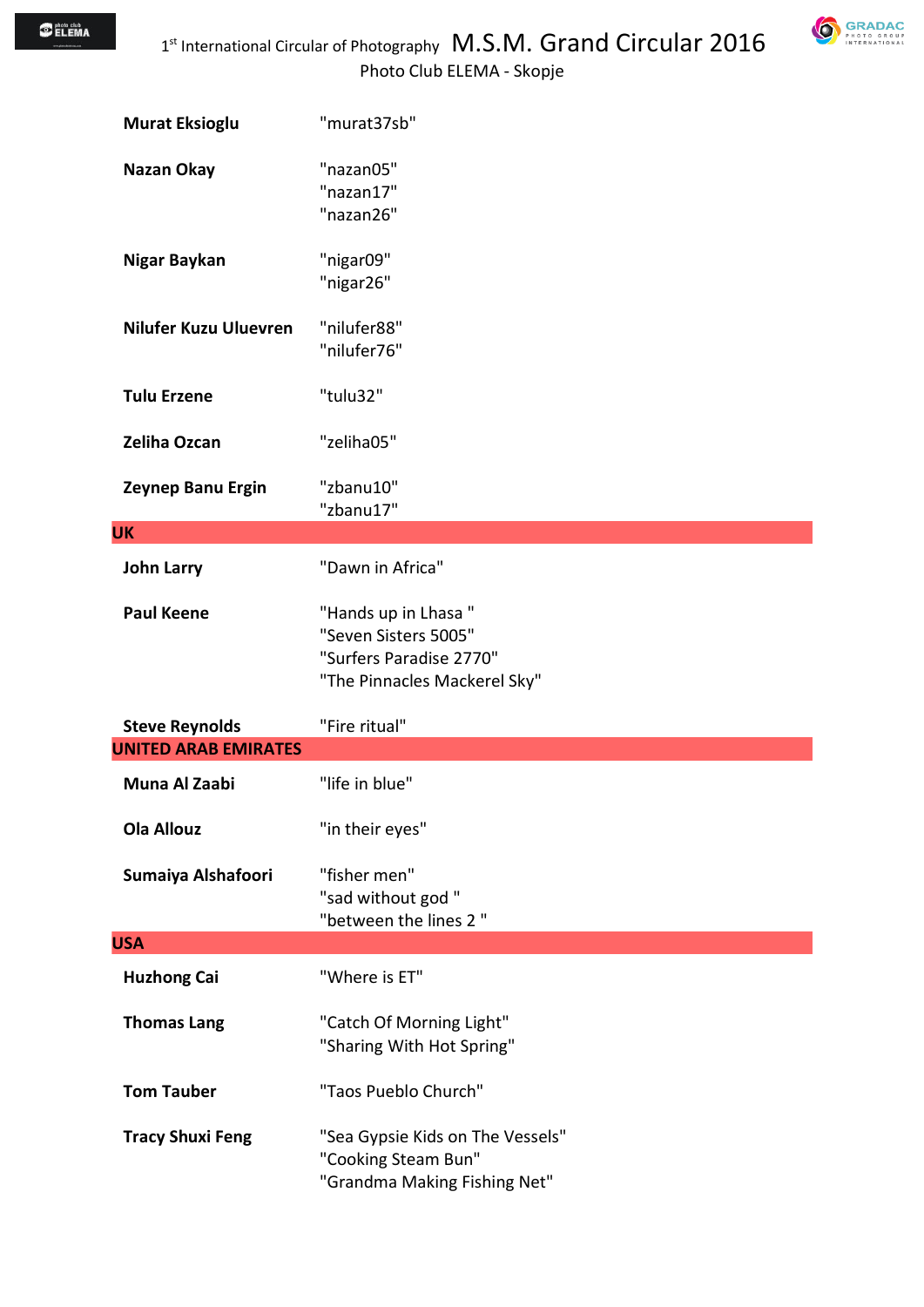

| Tuan Tran               | "Upper Antelope Canyon 050"                    |
|-------------------------|------------------------------------------------|
| <b>VIETNAM</b>          |                                                |
| <b>Duy Tuong Nguyen</b> | "Lake Tuyen Lam 9"<br>"Afternoon picture"      |
| <b>WALES</b>            |                                                |
| <b>Neville Thomas</b>   | "Morning Landscape"<br>"Pelicans Lake Kirkini" |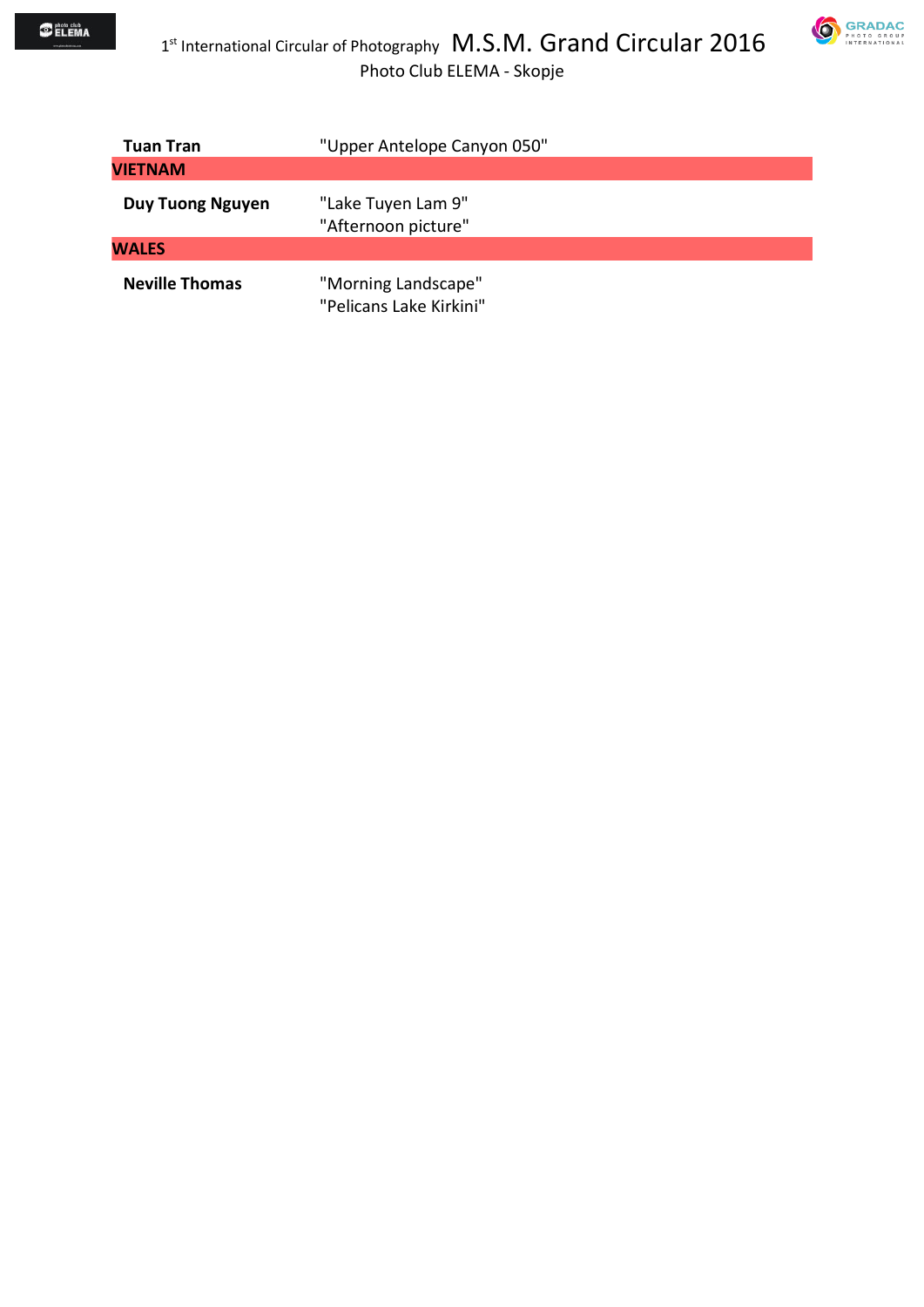### SECTION **C NATURE** - Acceptances

| <b>TOTAL</b>             |              |                                                                               |                                | <b>ACCEPTED</b> |               |
|--------------------------|--------------|-------------------------------------------------------------------------------|--------------------------------|-----------------|---------------|
| Works                    | Participants | <b>States</b>                                                                 | Works                          | Participants    | <b>States</b> |
| 1004                     | 253          | 49                                                                            | 312                            | 161             | 45            |
| <b>AUSTRALIA</b>         |              |                                                                               |                                |                 |               |
| <b>David Rowlands</b>    |              | "Blue Banded Bee 2"                                                           |                                |                 |               |
| <b>Graeme Watson</b>     |              |                                                                               | "Crested Tern Shaking Water 1" |                 |               |
| <b>Jeffrey Venning</b>   |              |                                                                               | "Grounded Wedge Tail Eagle"    |                 |               |
| John Chapman             |              | "Pandanni View"<br>"Evolution Tarn"<br>"Jejekangphu Sunset"<br>"Kephu Valley" |                                |                 |               |
| <b>John North</b>        |              | "ICED MULE DEER"                                                              |                                |                 |               |
| <b>Joseph Tam</b>        |              | "Family Reunion Mono"<br>"Parenting Mono"                                     |                                |                 |               |
| <b>Kim Wormald</b>       |              | "Young Male Fairy-wren"                                                       |                                |                 |               |
| <b>Paul Thompson</b>     |              | "Proboscis Monkey"                                                            |                                |                 |               |
| <b>Ron Miller</b>        |              | "Monster from the deep"                                                       |                                |                 |               |
| <b>Violet Wilson</b>     |              | "Pelicans and Spoonbill"                                                      |                                |                 |               |
| <b>Yongxiong Ling</b>    |              | "Little kingfishers"<br>"Forest bw"                                           |                                |                 |               |
| <b>AUSTRIA</b>           |              |                                                                               |                                |                 |               |
| <b>Alois Bernkopf Dr</b> |              | "Eisgipfel"                                                                   |                                |                 |               |
| <b>Ivan Krencey</b>      |              | "Ambrella"<br>"Winner"<br>"READY TO START"                                    |                                |                 |               |
| <b>Stefan Nagy</b>       |              | "Agame"                                                                       |                                |                 |               |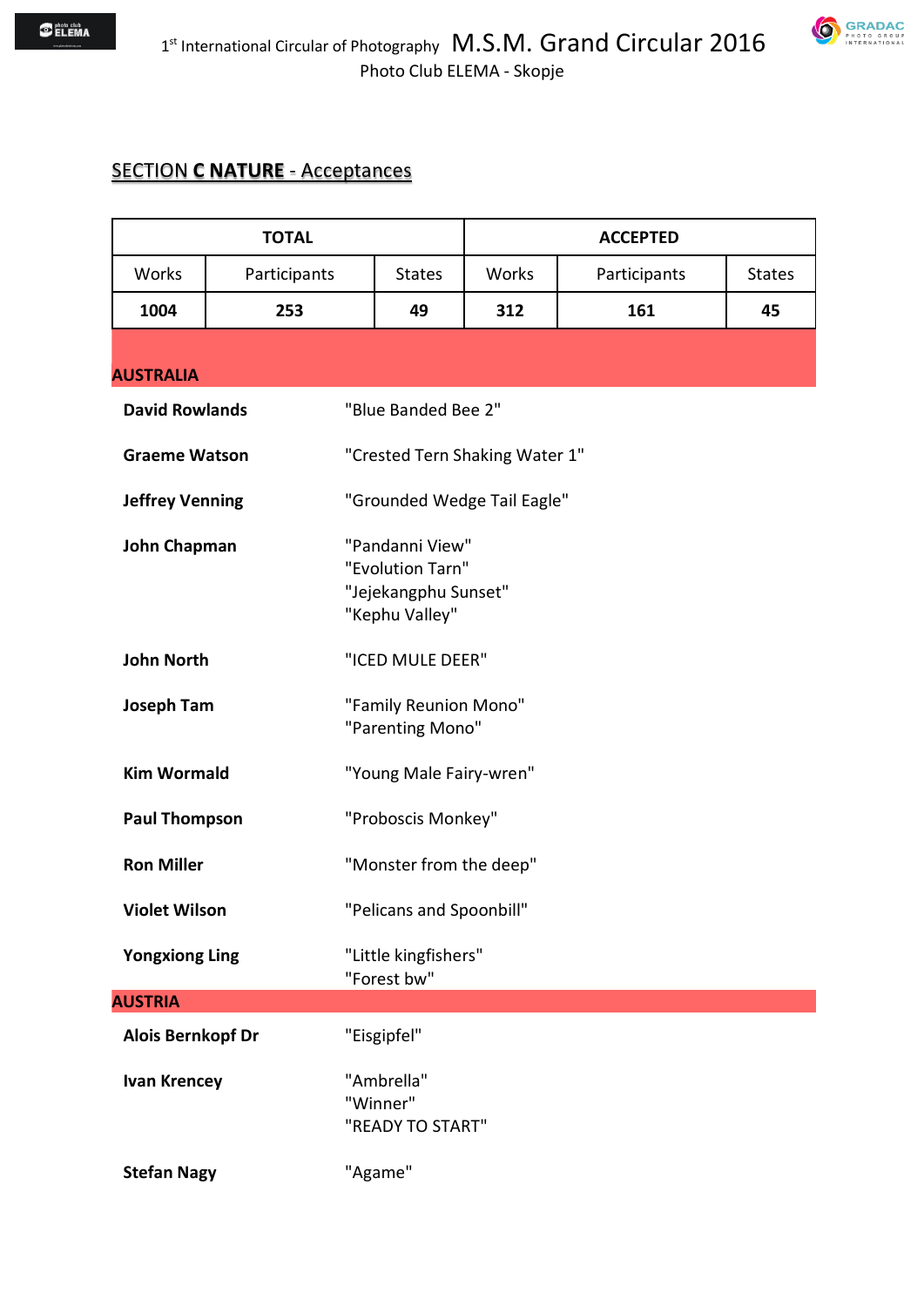

| <b>BAHRAIN</b>          |                                                                                                         |
|-------------------------|---------------------------------------------------------------------------------------------------------|
| <b>Hassan Altaif</b>    | "yak"<br>"Birds Doha"                                                                                   |
| <b>Khalid Ebrahim</b>   | "Red Mountains"                                                                                         |
| <b>Mamdooh Alsaleh</b>  | "Brothers"<br>"Catch me"<br>"Mara Queen"<br>"Waves Of Strings"                                          |
| <b>Thekrayat Radhi</b>  | "Little Rock Thrush"                                                                                    |
| <b>BELGIUM</b>          |                                                                                                         |
| Davy Van Gestel         | "Starling"<br>"Winter Wren"                                                                             |
| <b>Eddy De Groof</b>    | "Kwak"<br>"Roodborst op tak"                                                                            |
| <b>Jozef Aerts</b>      | "Close-up kraanvogel"                                                                                   |
| <b>Katia Stroobants</b> | "IJswarm"<br>"The Lonely Tree"<br>"To Laki"                                                             |
| <b>Robert Deglin</b>    | "wilde eend vliegt voorbij"<br>"vechtende arenden"                                                      |
| <b>CANADA</b>           |                                                                                                         |
| Dany Chan               | "Flamingos In Flight"<br>"Grizzly Feeding On Salmon"<br>"Hostility 102"<br>"Safeguarding"               |
| <b>Francis King</b>     | "First Come First Served"<br>"Flamingo Flock Taking Off"<br>"Waiting For The Hunt II"<br>"Watchful Eye" |
| <b>Phillip Kwan</b>     | "Egret Affection"                                                                                       |
| <b>Tin Sang Chan</b>    | "Red Fox In Snow Shower"<br>"Graet Gray Owl Landing"<br>"Snowy Owl Landing"                             |
| <b>CHINA</b>            |                                                                                                         |
| <b>Fangru Wei</b>       | "Egret Reflection"                                                                                      |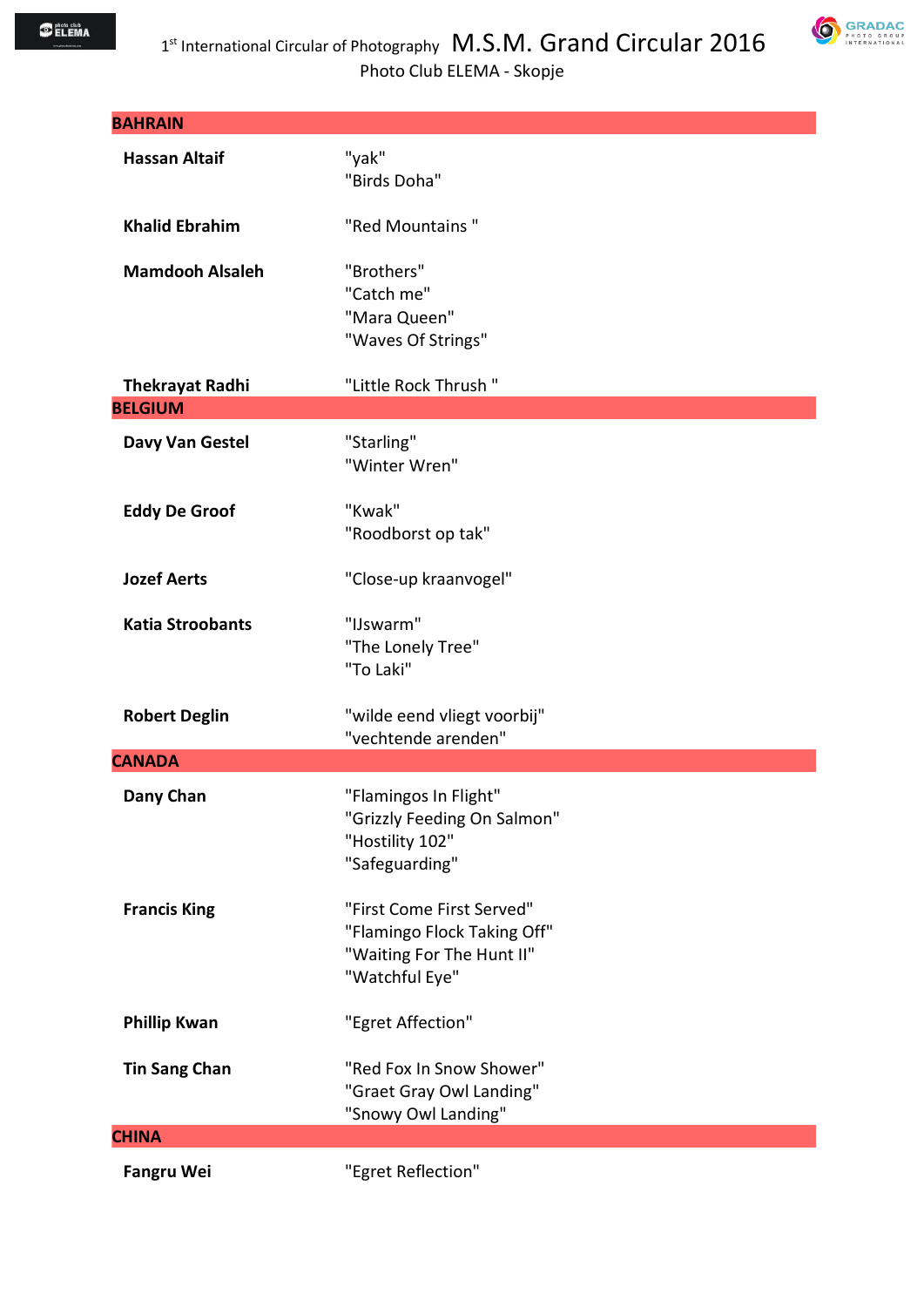**GRADAC** 

| Hong Li               | "Huangshan winter"                                                                         |
|-----------------------|--------------------------------------------------------------------------------------------|
| <b>Hw Chan</b>        | "Play gesture"<br>"It is warm to feel"<br>"Hope that god blesses"<br>"Snow wild ape 1"     |
| <b>Jianping Wu</b>    | "Embrace"                                                                                  |
| <b>Jianqiang Chen</b> | "Rest"<br>"Migration"                                                                      |
| Jin Lin               | "Mother Love"<br>"Mother Embrace"<br>"Exploration"                                         |
| Jinghui Chen          | "BEAUTIFUL PLAIN NO8"                                                                      |
| <b>Lanfeng Chen</b>   | "Fight"<br>"Rushed to the attack"                                                          |
| <b>Min Huang</b>      | "Autumn Melody"<br>"Egret"<br>"Pines ravine"                                               |
| <b>Shuying Li</b>     | "African Elephants"<br>"Return"                                                            |
| <b>Wenguang Lu</b>    | "Rest"                                                                                     |
| <b>Xiaoqing Chen</b>  | "Dawn"                                                                                     |
| <b>Xinxin Chen</b>    | "Fighting 3"<br>"Shake hands"                                                              |
| Xu Jian               | "feast"<br>"friends"                                                                       |
| Yi Wan                | "indomitable"<br>"Kunlun Mountains in light and shadow3"<br>"Tianshan light and shadow 10" |
| <b>Yiliang Yang</b>   | "Zebras"                                                                                   |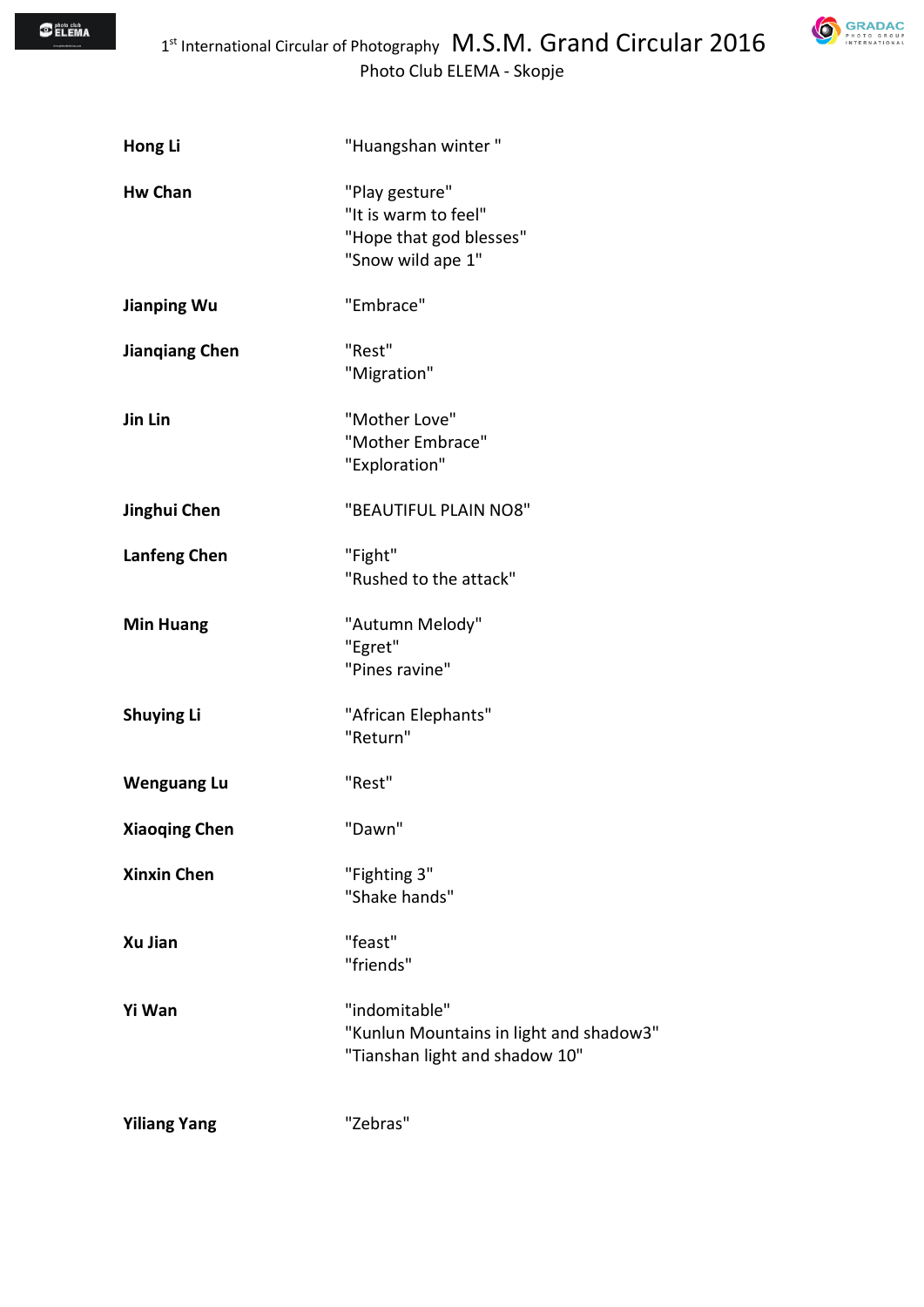

| <b>CYPRUS</b>                           |                                                                                                                       |
|-----------------------------------------|-----------------------------------------------------------------------------------------------------------------------|
| <b>Kenan Hurdeniz</b>                   | "BUKET"<br>"CYPRIOTIC MILKYWAY"<br>"FREDVANG"<br>"LIMNIDI 1"                                                          |
| <b>Mehmet Gokyigit</b>                  | "whirlwind at sea"                                                                                                    |
| <b>Romos Kotsonis</b>                   | "Flamingos and shades"                                                                                                |
| <b>Tevfik Ulual</b>                     | "BIG BURDEN"                                                                                                          |
| <b>EGYPT</b>                            |                                                                                                                       |
| <b>Mohamed El Rayes</b>                 | "Whats Between"                                                                                                       |
| <b>ENGLAND</b>                          |                                                                                                                       |
| <b>Bob Devine</b>                       | "lioness with cub 1"<br>"elephant and calf love masai"<br>"osprey with fish"<br>"goshawk 1"                           |
| <b>John Howes</b>                       | "Final Approach"                                                                                                      |
| <b>Judith Cook</b>                      | "Shuttlecock Fern"                                                                                                    |
| <b>Margret Preece</b><br><b>FINLAND</b> | "Blowing Snow"                                                                                                        |
| Seppo Rintala                           | "SWANS 1000"<br>"SWANS 4530"                                                                                          |
| <b>FRANCE</b>                           |                                                                                                                       |
| <b>Jacky Dumangin</b>                   | "JONC 1"                                                                                                              |
| <b>Jean Claude Bacle</b>                | "Jabirus nest"<br>"Becquee surveillee"                                                                                |
| <b>Marc Anagnostidis</b>                | "Agrion Jouvencelle"<br>"Accouplement Bicolore 2"<br>"Anthocharis Et Fougere"<br>"Capture Agrodiaetus"                |
| <b>Roger Jourdain</b>                   | "Chacals A Chabraque No1"<br>"Elephants Fighting Tarangire"<br>"Mating Pink Flamingos 2015"<br>"Tree Lions Serengeti" |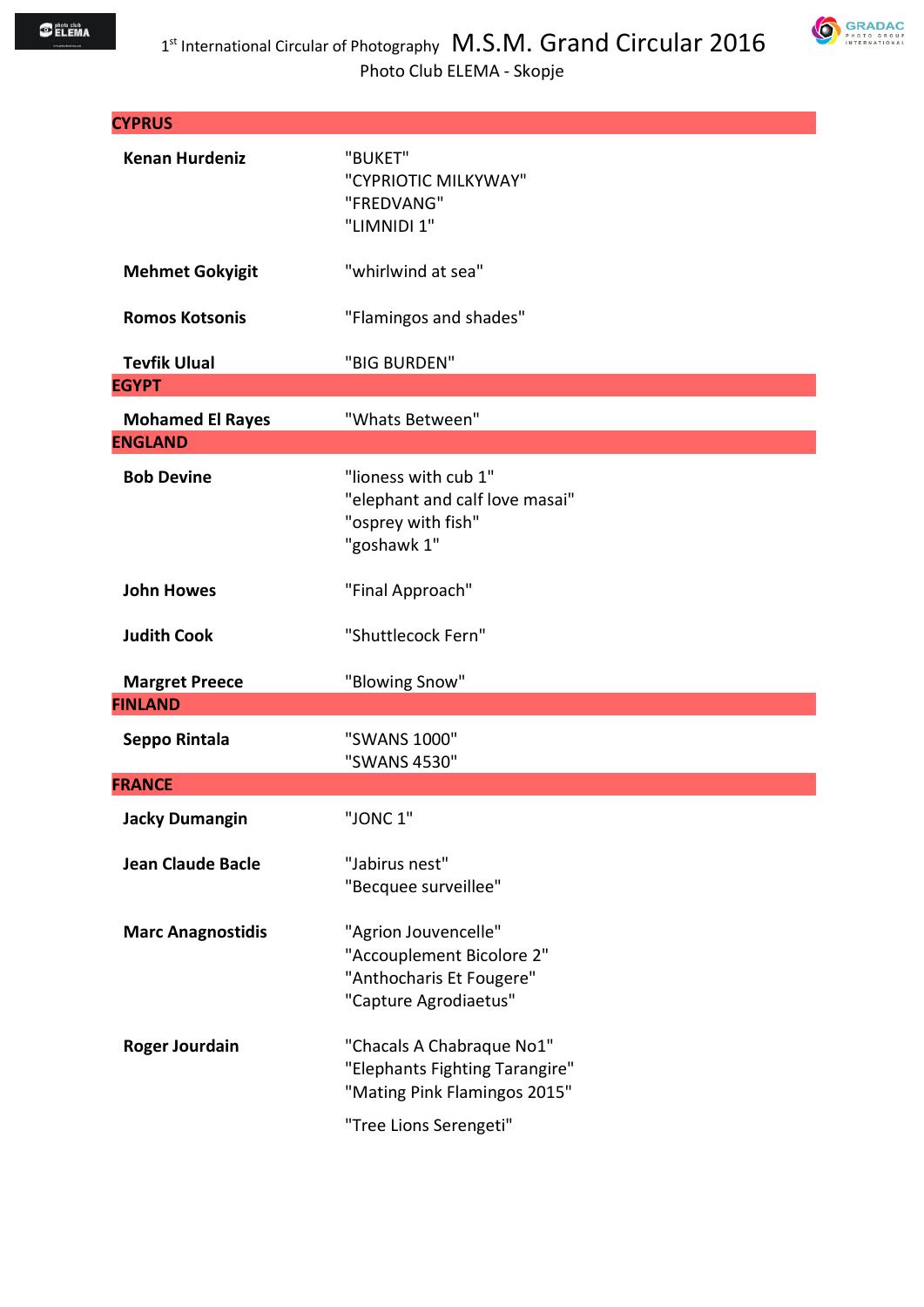

| <b>GERMANY</b>             |                                                                    |
|----------------------------|--------------------------------------------------------------------|
| <b>Bernhard Pfeiffr</b>    | "Monument Valley 2"<br>"Spitzbergen 2"<br>"Mono Lake"              |
| <b>Frank Hausdoerfer</b>   | "Schopfkarakaras"                                                  |
| <b>Gunther Riehle</b>      | "huddle 11"<br>"three chicks 2"                                    |
| <b>Hans Ludwig Quandt</b>  | "Belling Stag"<br>"Three Tails"                                    |
| <b>Helgard Quandt</b>      | "Futterneid"                                                       |
| <b>Martine Feldkamp</b>    | "Bill fight"<br>"Hochzeitsgeschenk"<br>"Sonnenanbeter"             |
| <b>Stefan Sattler</b>      | "Mother Moose Love"                                                |
| <b>Thomas Detzner</b>      | "Hold me 1"<br>"Eagle 2"<br>"Mothers Love"<br>"Wolves"             |
| <b>Volker Meinberg</b>     | "Helgoland Northern Gannets 12"                                    |
| <b>GREECE</b>              |                                                                    |
| <b>Kostas Chalkiadakis</b> | "Reflection Nr5"                                                   |
| <b>HONG KONG</b>           |                                                                    |
| Chau Kei Checky Lam        | "Angry Mandrill"<br>"Circle Love"<br>"Monkey in wet"<br>"Soulmate" |
| <b>Eric Woo</b>            | "DOWN TO THE EARTH"<br>"MONKEY OSEN"                               |
| <b>Hoi Yan Fong</b>        | "Babies coming soon"<br>"Hurry up"<br>"What a family"              |
| <b>Kam Yuk Anita Yick</b>  | "Catch the fish 001"                                               |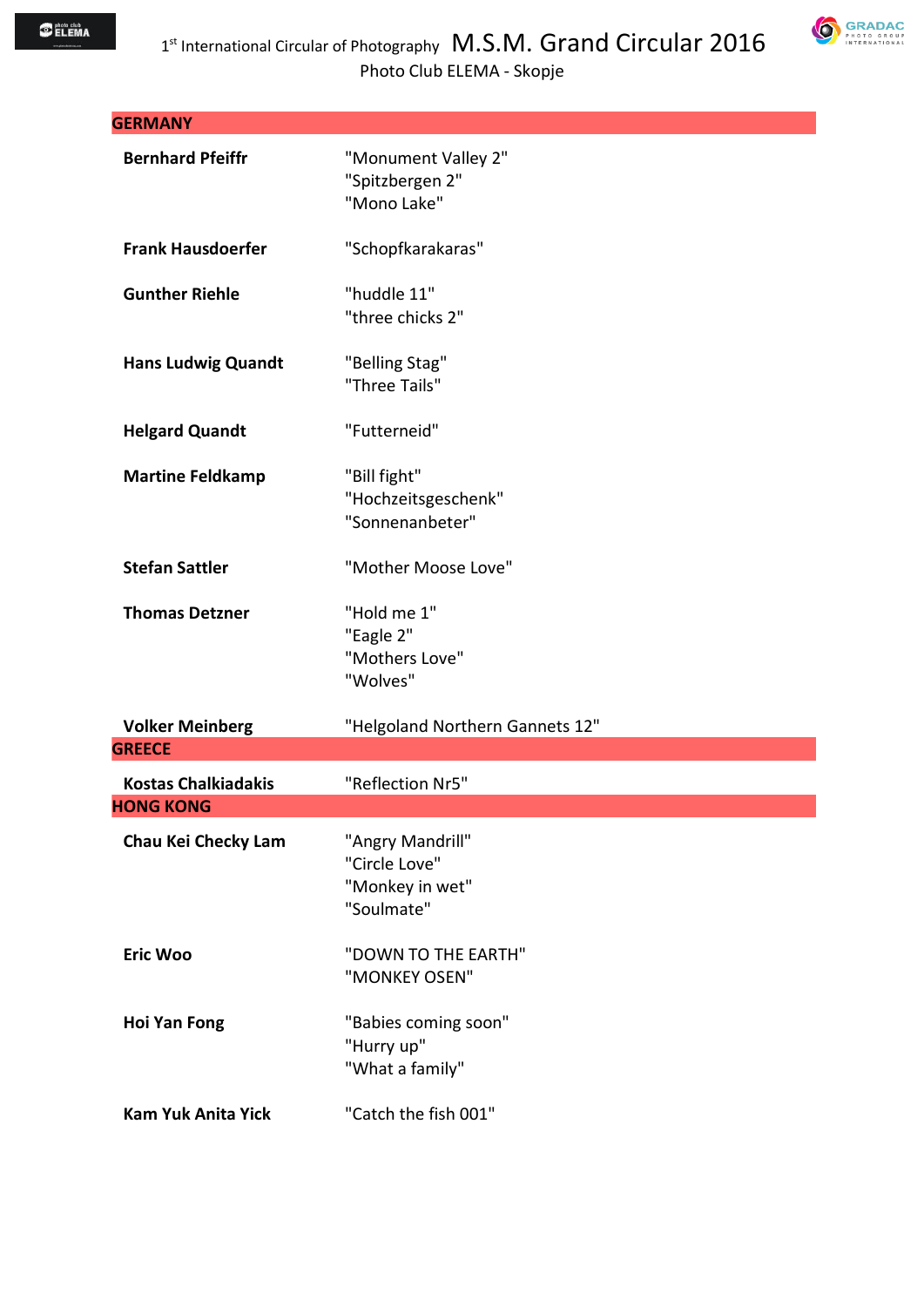

| <b>Koon Nam Cheung</b>              | "Singing in Harmony 02"<br>"Little Owl 02"<br>"Osprey and Fish 11"<br>"Monkey Mother and Cub" |
|-------------------------------------|-----------------------------------------------------------------------------------------------|
| <b>Kwok Kei Daniel Tse</b>          | "Lunch hour 023"                                                                              |
| <b>Man Yu Alex Fung</b>             | "Close together"<br>"Follow me"                                                               |
| <b>Wolfgang Lin</b>                 | "Under the Rain"                                                                              |
| <b>INDIA</b>                        |                                                                                               |
| Dnyaneshwar Vaidya                  | "BAMBOO PIT VIPER"<br>"LAYERS OF NATURE"                                                      |
| <b>Dr Rittwick Barman</b>           | "Rhino Chase"                                                                                 |
| <b>Pradyut Kumar Das</b>            | "FIGHTING"<br>"WAITING"                                                                       |
| <b>Sanjoy Sengupta</b>              | "standing tall"                                                                               |
| Sathyanarayana CR                   | "CHEETAH CHASE"<br>"DUAL ATTACK"<br>"INDIAN ROLLER CATCHING THE FEED"                         |
| <b>Sounak Banerjee</b>              | "The Art of Pelicans"                                                                         |
| <b>Ullas B S Shanbhag</b>           | "RED MUNIA COUPLE"<br>"MALBAR GREY HORNBIL"<br>"PURPEL SUNBIRD"<br>"BEAR FAMILY"              |
| <b>INDONESIA</b>                    |                                                                                               |
| The Eng Loe Djatinegoro             | "FROZEN AWAKENING"<br>"ACID LAKE"<br>"MISTY RAY PENGALENGAN"                                  |
| <b>IRELAND</b>                      |                                                                                               |
| Des Daly                            | "Bloody Foreland"                                                                             |
| <b>Tony Murray</b><br><b>ISRAEL</b> | "The Kiss"                                                                                    |
|                                     |                                                                                               |
| <b>Leonid Goldin</b>                | "Water is Mirror"                                                                             |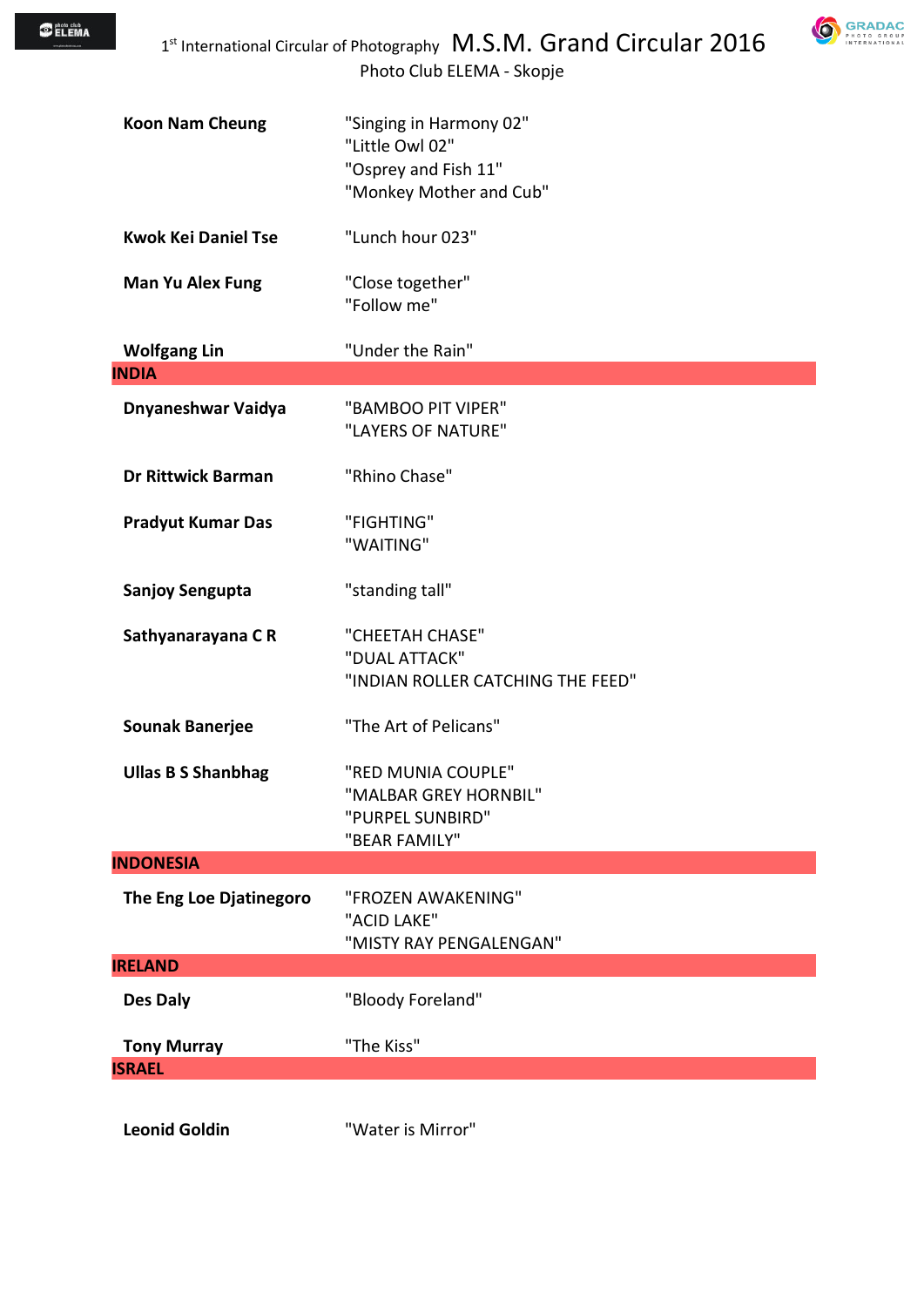

| <b>ITALY</b>              |                                                                         |
|---------------------------|-------------------------------------------------------------------------|
| <b>Alberto Carati</b>     | "Fight for a female"<br>"I got it"<br>"The beakful"                     |
| <b>Bernini Giuseppe</b>   | "Antelope 1"<br>"Antelope 2"<br>"Antelope 3"<br>"Antelope 4"            |
| <b>Marco Garabello</b>    | "Moby Show"<br>"White Sands 1"<br>"Hunter Hunted"                       |
| Pierluigi Rizzato         | "Cheetah reflection"<br>"Plucking bustard"<br>"Lioness hunt"            |
| <b>MALAYSIA</b>           |                                                                         |
| <b>Danny Yen Sin Wong</b> | "Orang Utan"                                                            |
| David Nam Lip Lee         | "Happy Family 03"<br>"I Lost My Son"                                    |
| <b>Graeme Guy</b>         | "Crossing chaos"<br>"Mating Bee eaters"<br>"Frog toss"                  |
| <b>Kheng Yong Teoh</b>    | "Colorful"<br>"Robber Fly 301"                                          |
| <b>NFTHFRLANDS</b>        |                                                                         |
| <b>Daniel Lybaert</b>     | "Blauwgroene liefde"<br>"Gierenkop in ZwW"<br>"Kuifmakaakportret"       |
| <b>NORWAY</b>             |                                                                         |
| <b>Arne Bergo</b>         | "Elephant head high"                                                    |
| <b>Atle Sveen</b>         | "Bear with an itch"<br>"Egret in rain"<br>"Little owls"<br>"Poledancer" |
| Geir Ivar Horgmo          | "Into the Blue"                                                         |
| <b>Stein Jarle Vadet</b>  | "Moelen"                                                                |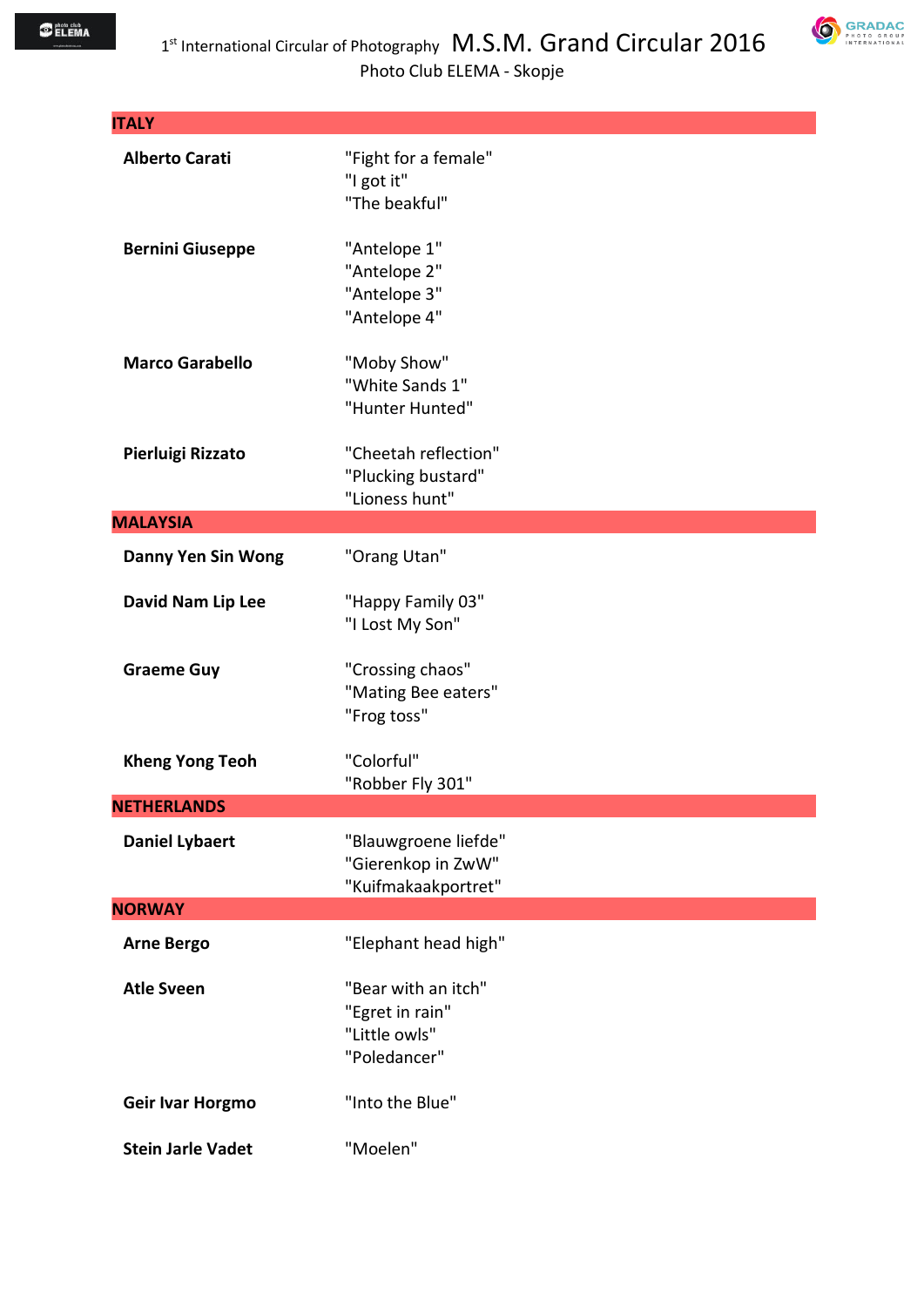

| <b>OMAN</b>                         |                                                                        |
|-------------------------------------|------------------------------------------------------------------------|
| Habib Alzadjali                     | "Desert Curves"<br>"Dunes EQ2"<br>"Golden Dunes"<br>"Light and Shadow" |
| <b>Hamad Saud Albusaidi</b>         | "EADAD"                                                                |
| <b>Hamed Alghanboosi</b>            | "Khadah-7"<br>"Ras_Ruwais-2"                                           |
| <b>Ismael Alsanidi</b>              | "Mountain 1"                                                           |
| <b>Nidhal Alsalmi</b>               | "Steadfastness tree"                                                   |
| Yasser Al Abdullah<br><b>POLAND</b> | "Color of Desert"                                                      |
| <b>Tomasz Okoniewski</b>            | "jumping contest"<br>"meeting seniors"                                 |
| <b>PORTUGAL</b>                     |                                                                        |
| Joao Taborda                        | "Family"<br>"The King"<br>"The Little Boy"                             |
| <b>QATAR</b>                        |                                                                        |
| Abdulla Al Mushaifri                | "Desert Lines"<br>"Tree Of Life"<br>"After The Rain"<br>"Gold Sand"    |
| <b>ROMANIA</b>                      |                                                                        |
| <b>Istvan Magdo</b>                 | "Frozen family"<br>"In vitro"<br>"It s mine"<br>"Wow"                  |
| <b>Lajos Nagy</b>                   | "Grey heron at night"<br>"Grey heron with branch"<br>"Splash"          |
| <b>Valentina Stan</b>               | "Winter"                                                               |
| <b>RUSSIA</b>                       |                                                                        |
| <b>Dmitry Arkhipov</b>              | "Rest on the ice"<br>"Pretty2"<br>"Kings of Antarctica"                |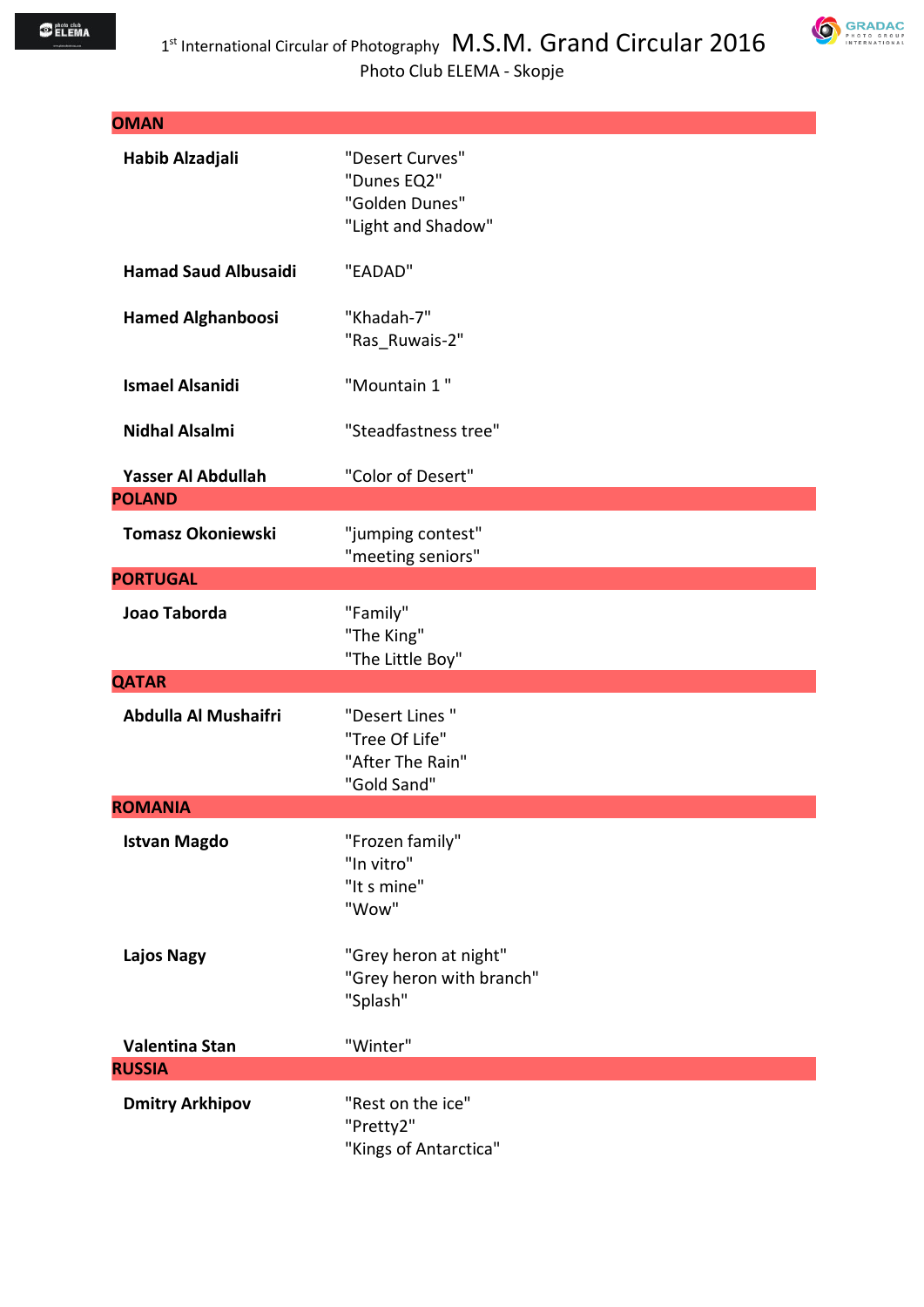

| Olga Shiropaeva                       | "Before flight"<br>"Family"                                               |  |
|---------------------------------------|---------------------------------------------------------------------------|--|
|                                       | "Kiss before bedtime"                                                     |  |
| <b>Sergey Agapov</b>                  | "A large migration of Wildebeest"<br>"wildebeest crossing the Mara river" |  |
| <b>Sergey Anisimov</b>                | "Baikal-Olkhon 1"<br>"Ice of Baikal 12"<br>"Ice of Baikal 14"             |  |
| <b>Sergey Pesterev</b>                | "Baikal Ice On Sunset"<br>"Baikal Ice"<br>"Kilimanjaro 2"                 |  |
| <b>Yury Pustovoy</b>                  | "Laguna Colorada Bolivia"                                                 |  |
| <b>SAUDI ARABIA</b>                   |                                                                           |  |
| Abdulaziz Albagshi                    | "Break leopard"<br>"Cross the river"<br>"Tenderness lioness with cub"     |  |
| <b>SCOTLAND</b>                       |                                                                           |  |
| <b>David Wolfenden</b>                | "Snowy Antlers"                                                           |  |
| <b>Eion Johnston</b><br><b>SERBIA</b> | "A good catch"                                                            |  |
| <b>Aleksandar Durekovic</b>           | "Return to serenity"                                                      |  |
| <b>Borislav Milovanovic</b>           | "Lost in Mist"<br>"Winter landscape 03 mono"                              |  |
| Edo Iglic                             | "Peacock 2"                                                               |  |
| <b>SINGAPORE</b>                      |                                                                           |  |
| <b>Leong Kiat Lim</b>                 | "Snow Mountain in Yading"                                                 |  |
| <b>Vincent Liew</b>                   | "Sunset Red Hopper"                                                       |  |
| Zee Kek Heng                          | "Look for food"                                                           |  |
| <b>SLOVENIA</b>                       |                                                                           |  |
| <b>Aleksander Cufar</b>               | "Wood-W100"<br>"Love XXL"<br>"Up-1000"<br>"Swan Art 100"                  |  |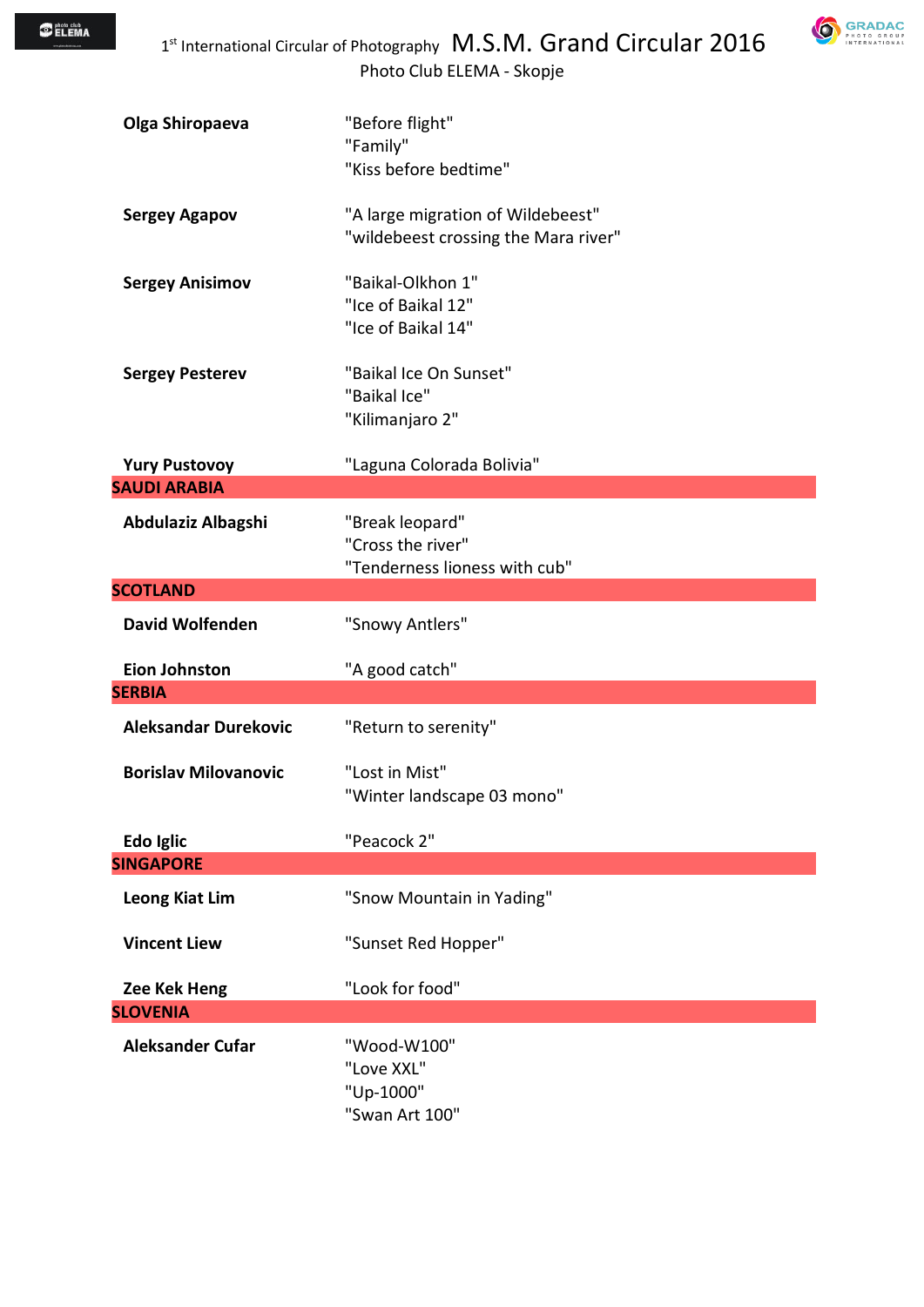



| Igor Debevec                                | "Moravia Fields I"<br>"Morning in marsh"<br>"Seljalandsfoss" |
|---------------------------------------------|--------------------------------------------------------------|
| <b>SOUTH AFRICA</b>                         |                                                              |
| <b>Francois Venter</b>                      | "Motherly love"                                              |
| <b>Willem Kruger</b>                        | "Mongoose look"                                              |
| <b>SOUTH KOREA</b>                          |                                                              |
| <b>Sukyoung Song</b>                        | "Loving Babies"<br>"Reflection"                              |
| <b>SPAIN</b>                                |                                                              |
| Sergio Gonzalez Sierra                      | "Cebollera"<br>"La Rioja"<br>"Nervions Fall"                 |
| <b>SWEDEN</b>                               |                                                              |
| <b>Istvan Csomortani</b>                    | "PasoDoble"                                                  |
| <b>Mikael Bengtsson</b><br><b>Lestander</b> | "Wings In Motion"                                            |
| <b>SWITZERLAND</b>                          |                                                              |
| <b>Urs Albrecht</b>                         | "Falke"                                                      |
| <b>Urs Jenzer</b>                           | "Arktis Walrosse 1"<br>"Basstoelpel 2"                       |
| <b>TAIWAN</b>                               |                                                              |
| <b>Chen You Li</b>                          | "Mother love 6"                                              |
| Chi Di Chen                                 | "Eagle Strike"                                               |
| <b>Hsieh Tung Lin</b>                       | "Asilidae 2"<br>"Mudskippers Fighting"<br>"Vultures 2"       |
| <b>Hsiu Chin Lee</b>                        | "capture"<br>"chameleon"                                     |
| <b>TURKEY</b>                               |                                                              |
| A Yalcin Ceylani                            | "a secret face of karain cave"                               |
| <b>UK</b>                                   |                                                              |
| <b>John Larry</b>                           | "Otter Eating"<br>"Pen and Cygnet"                           |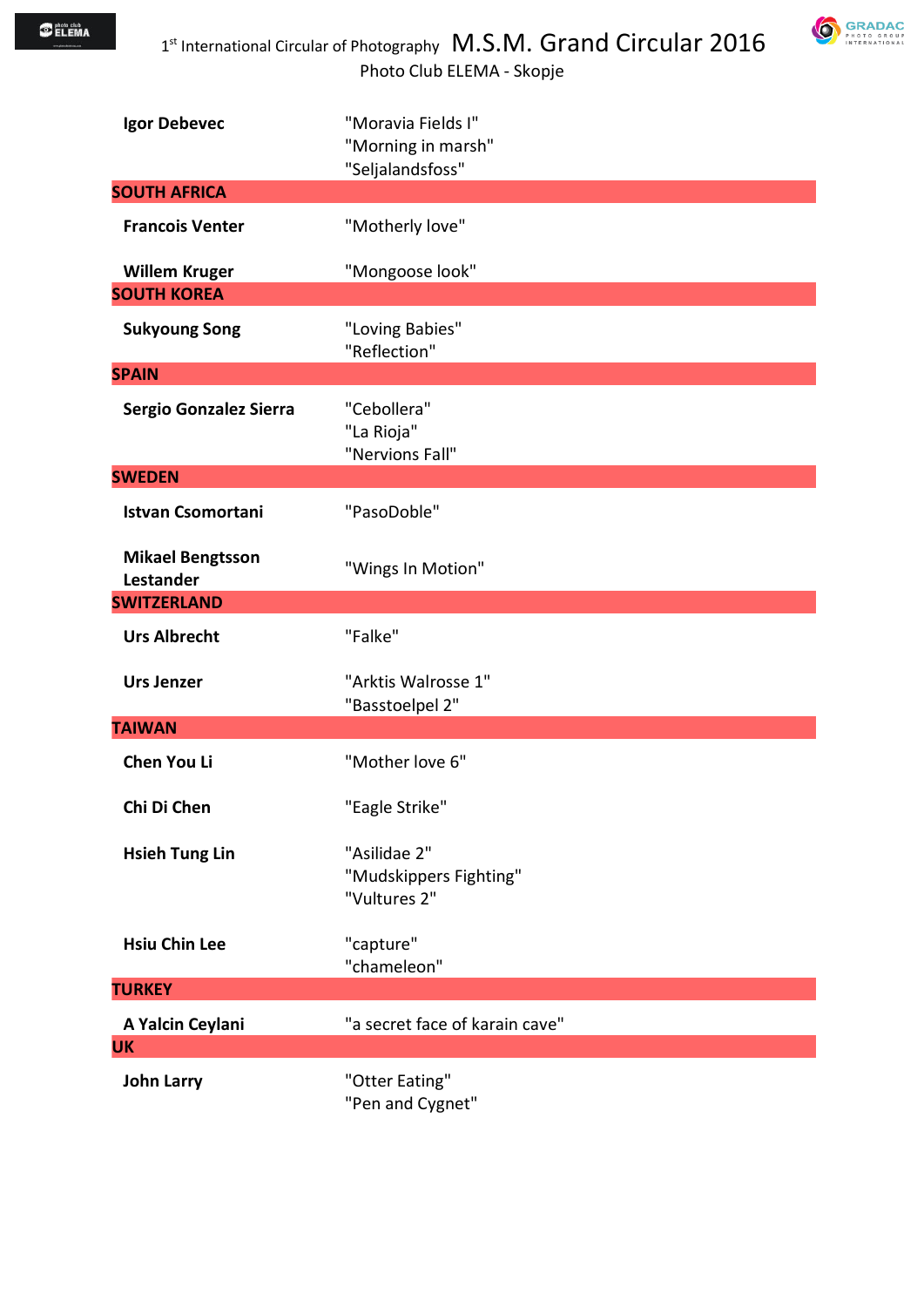| <b>O</b> FLEMA |                                                  | 1st International Circular of Photography M.S.M. Grand Circular 2016<br>Photo Club ELEMA - Skopje |  |
|----------------|--------------------------------------------------|---------------------------------------------------------------------------------------------------|--|
|                | <b>Paul Keene</b>                                | "Black-winged Stilts and Terrapin"<br>"Hawfinches fighting 8677"                                  |  |
|                | <b>Richard Wozniak</b>                           | "Lioness Hunting in the Rain"<br>"Wild Dog Games"                                                 |  |
|                | <b>Tim Munsey</b><br><b>UNITED ARAB EMIRATES</b> | "Riding on a Rainbow"                                                                             |  |
|                | <b>Adnan Ibrahim</b>                             | "DUNES"                                                                                           |  |
| <b>USA</b>     | <b>Ola Allouz</b>                                | "Nahel"                                                                                           |  |
|                | <b>Frederick Emch</b>                            | "Seal Pair"<br>"Turtle Pair"                                                                      |  |
|                | <b>Gregory Daley</b>                             | "Sadly Pensive"                                                                                   |  |
|                | <b>Hamad Bouresli</b>                            | "On Water Fight"<br>"Searching"<br>"Diamond Kiss"                                                 |  |
|                | <b>Huzhong Cai</b>                               | "I got big one"<br>"Robin Feeding Chicks 13"                                                      |  |
|                | <b>James D Smith</b>                             | "Leap of Faith 9744"                                                                              |  |
|                | <b>Lingyun Mao</b>                               | "Fall Sand"                                                                                       |  |
|                | Norman Johnson                                   | "Big Stretch"<br>"Cubs Following Mom"<br>"Keeping Cool"<br>"Staying Close to Mom"                 |  |
|                | <b>Sharp Todd</b>                                | "Bryce Morning 10 14 3"                                                                           |  |
|                | <b>Shu Cheuk</b>                                 | "King Vulture"                                                                                    |  |
|                | <b>Thomas Lang</b>                               | "Prepare To Flying"<br>"Loving Family"                                                            |  |
|                | <b>Tracy Shuxi Feng</b>                          | "Two Great Egret In The Dawn 4"<br>"Sandhill Crane Taking Off"                                    |  |
|                | <b>Tuan Tran</b>                                 | "Blue Heron A021"                                                                                 |  |